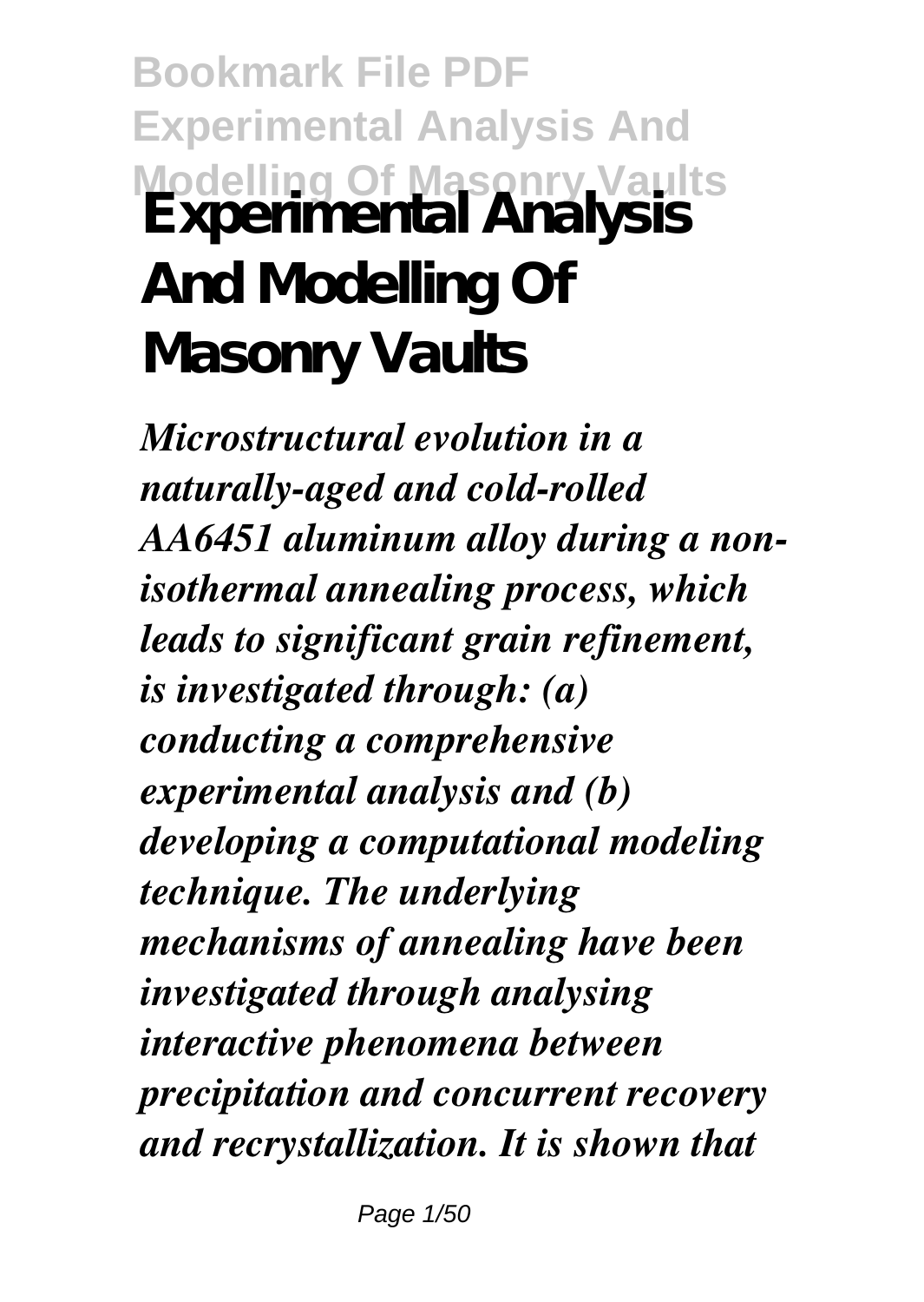**Bookmark File PDF Experimental Analysis And Modelling Of Masonry Vaults** *the interactions between solute elements, clusters, and fine precipitates with dislocations restrict dynamic and static recovery during deformation and subsequent annealing. Inhibition of recovery favours recrystallization that initiates at 300oC and progresses through a nucleation and growth mechanism. Despite localized inhomogeneities, nucleation mainly occurs in nonrecovered high energy sites which are uniformly distributed within the entire structure. Growth of the recrystallized nuclei is restricted by pinning precipitates that undergo a concurrent coarsening process. The fine, uniform distribution of recrystallized nuclei and their limited growth result in the formation of a fine-grained*

Page 2/50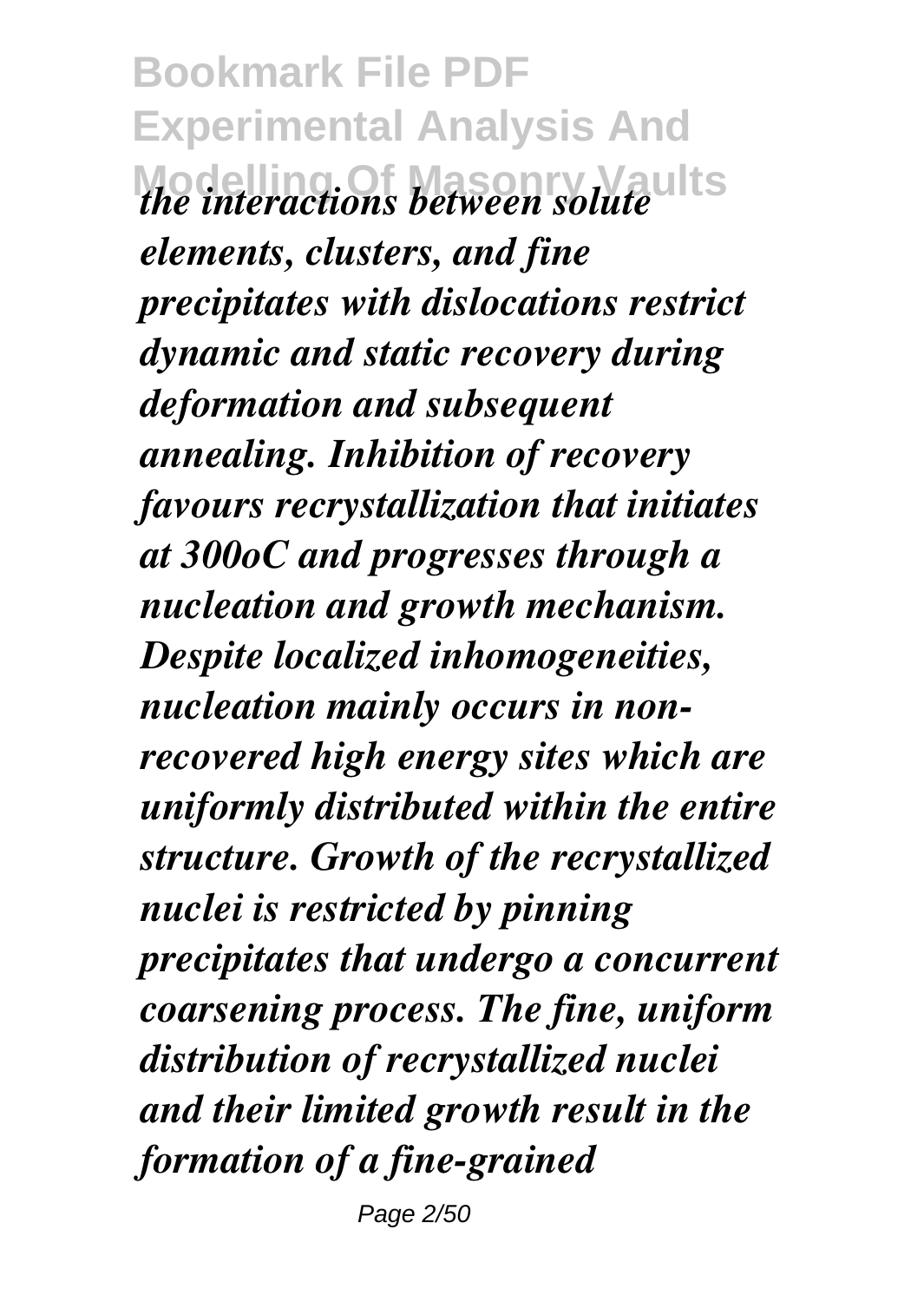**Bookmark File PDF Experimental Analysis And Modelling Of Masonry Vaults** *microstructure, after completion of recrystallization. The acquired knowledge has been used to develop a computational modeling technique for simulating microstructural evolution of the alloy. Microstructural states are simulated by integrating analytical approaches in a Monte Carlo algorithm. The effects of deformationinduced and pre-existing inhomogeneities, as well as precipitate coarsening and grain boundary pinning on the competitive recoveryrecrystallization process are included in the simulation algorithm. The developed technique is implemented to predict the microstructural evolution during isothermal and non-isothermal annealing of AA6xxx sheets. A good quantitative agreement is found*

Page 3/50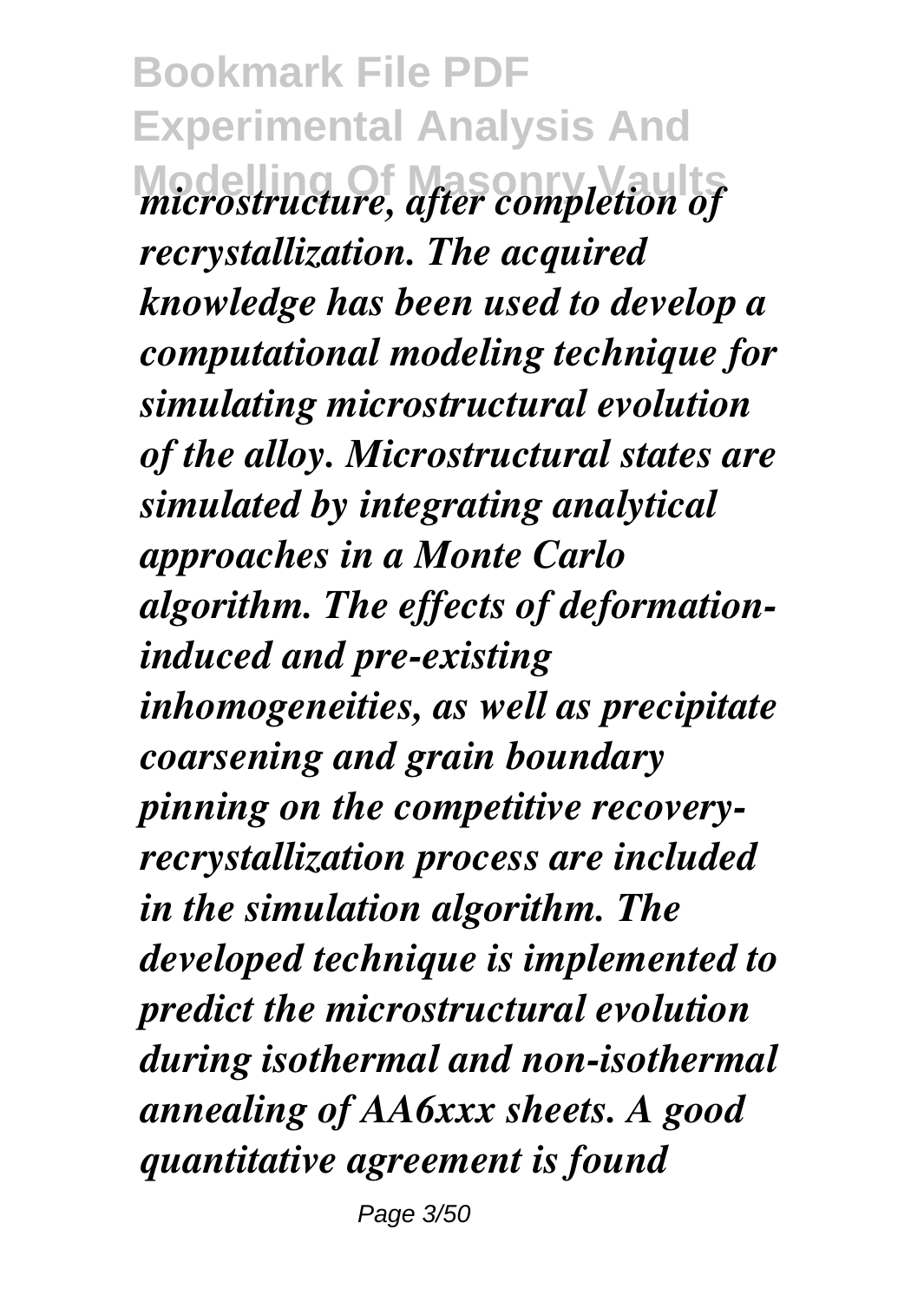**Bookmark File PDF Experimental Analysis And** *Model predictions and the model predictions and the results from the experimental investigations.*

*This volume contains the papers presented at the Fourth International Conference of Thin-Walled Structures (ICTWS4), and contains 110 papers which, collectively, provide a comprehensive state-of-the-art review of the progress made in research, development and manufacture in recent years in thin-walled structures.The presentations at the conference had representation form 35 different countries and their topical areas of interest included aeroelastic response, structuralacoustic coupling, aerospace structures, analysis, design, manufacture, cold-formed structures,* Page 4/50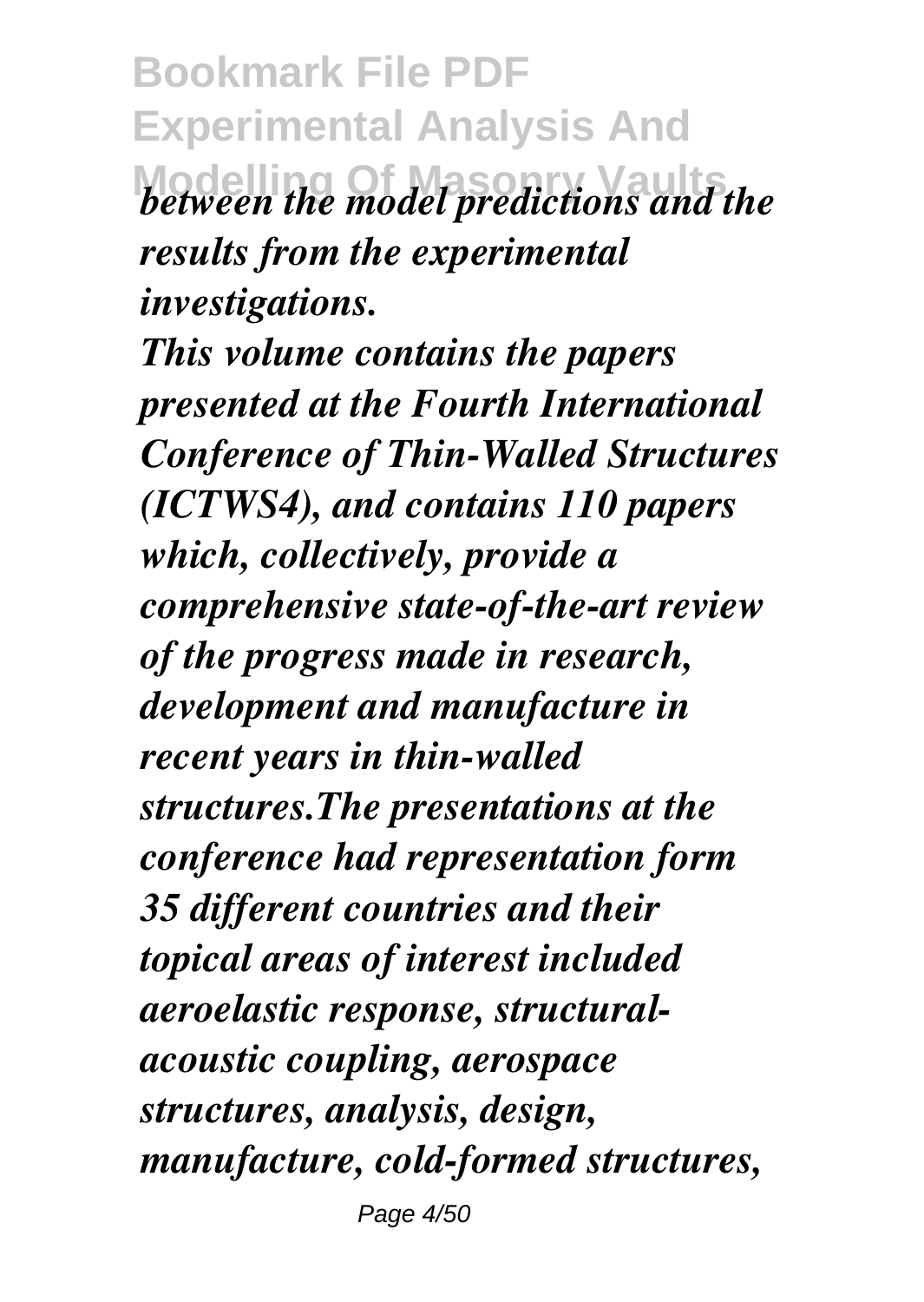**Bookmark File PDF Experimental Analysis And Modelling Of Masonry Vaults** *cyclic loading, dynamic loading, crushing, energy absorption, fatigue, fracture, damage tolerance, plates, stiffened panels, plated structures, polymer matrix composite members, sandwich structures, shell structures, thin-walled beams, columns and vibrational response. The range of applications of thin-walled structures has become increasingly diverse with a considerable deployment of thinwalled structural elements and systems being found in a wide range of areas within Aeronautical, Automotive, Civil, Mechanical, Chemical and Offshore Engineering fields. This volume is an extremely useful reference volume for researchers and designers working within a wide range of engineering*

Page 5/50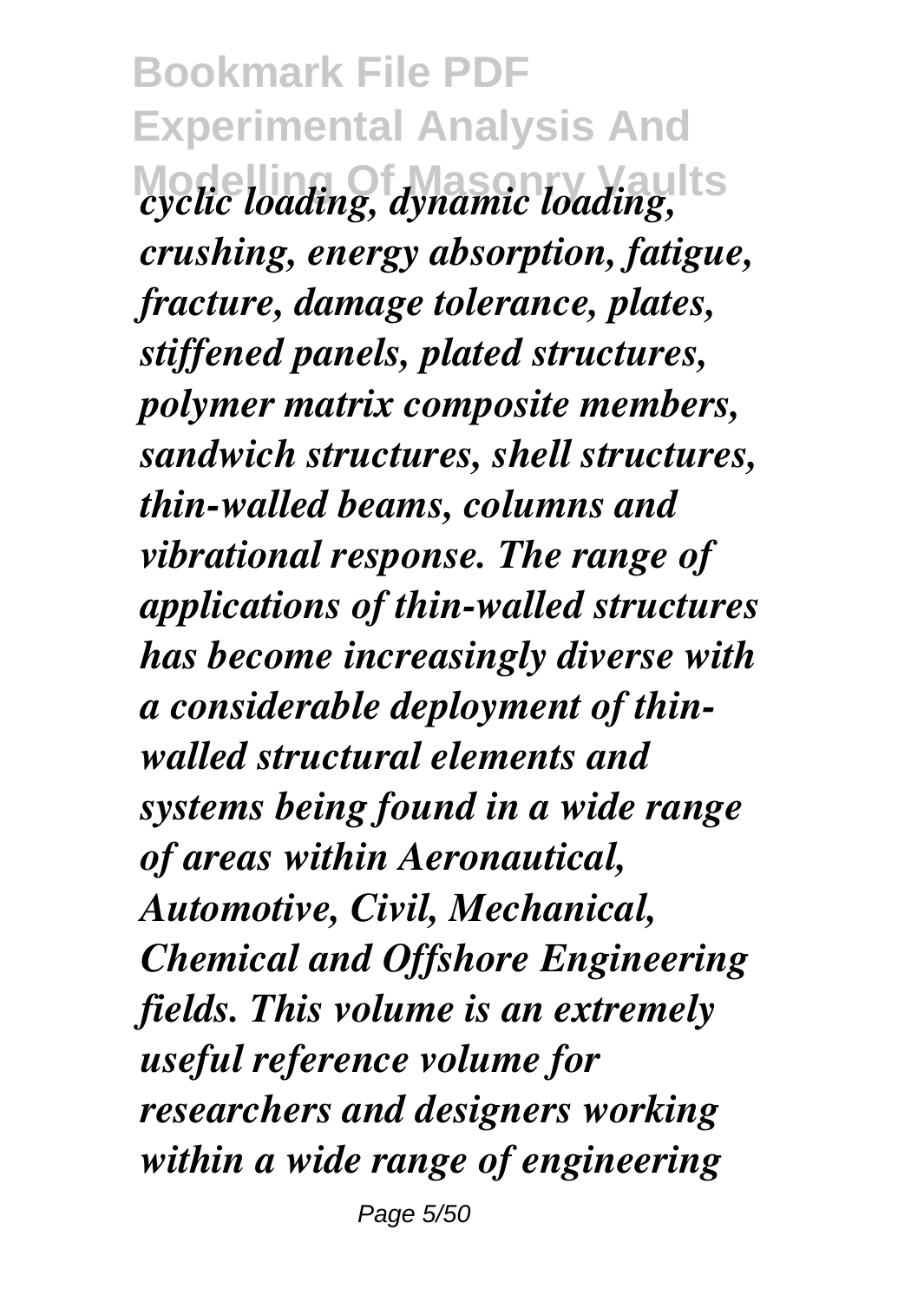**Bookmark File PDF Experimental Analysis And Modelling Of Masonry Vaults** *disciplines towards the design, development and manufacture of efficient thin-walled structural systems.*

*Through several case study problems from industrial and scientific research laboratory applications, Mathematical and Experimental Modeling of Physical and Biological Processes provides students with a fundamental understanding of how mathematics is applied to problems in science and engineering. For each case study problem, the authors discuss why a model is needed and what goals can be achieved with the model. Exploring what mathematics can reveal about applications, the book focuses on the design of appropriate experiments to validate the development of*

Page 6/50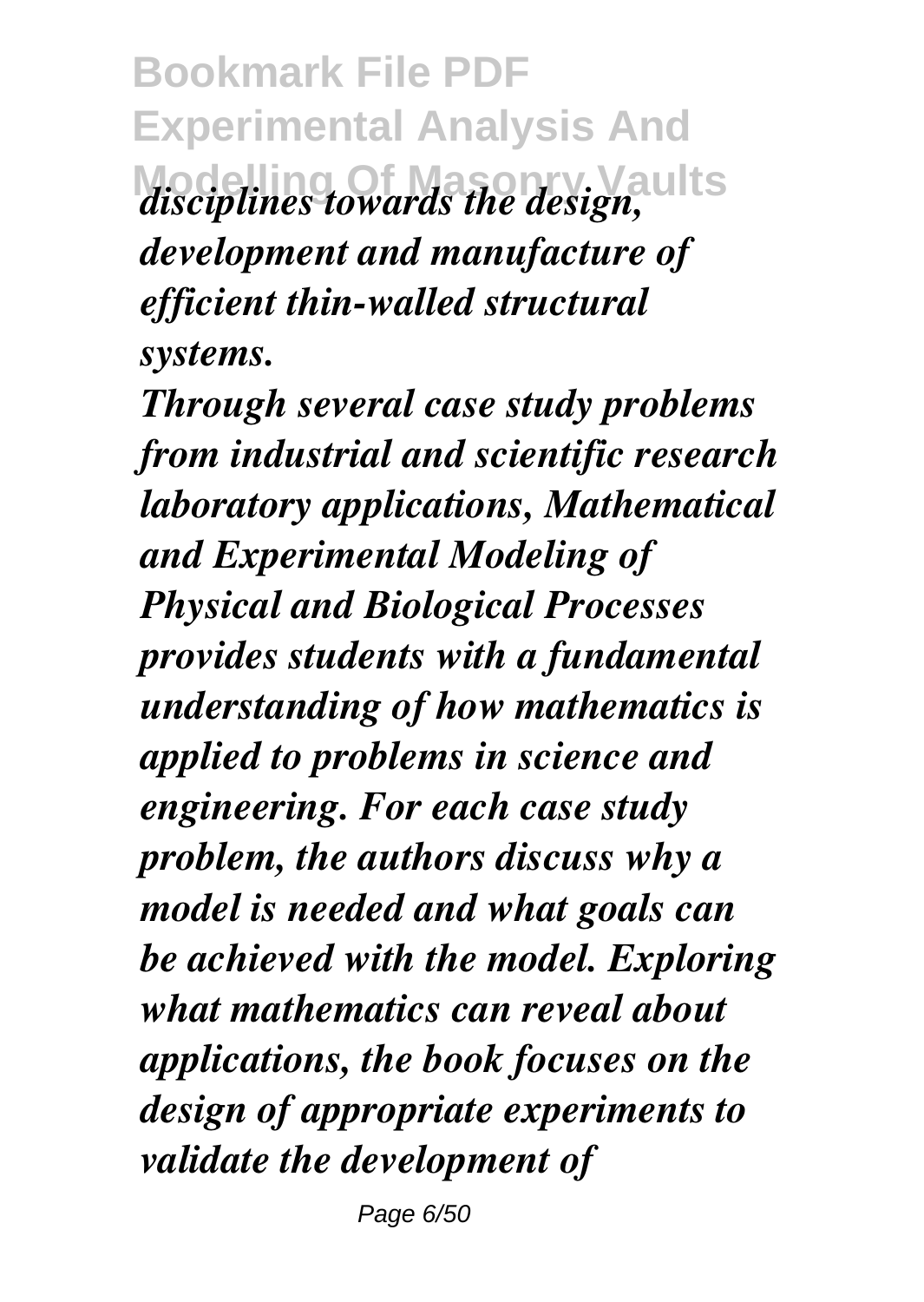**Bookmark File PDF Experimental Analysis And Modelling Of Masonry Vaults** *mathematical models. It guides students through the modeling process, from empirical observations and formalization of properties to model analysis and interpretation of results. The authors also describe the hardware and software tools used to design the experiments so faculty/students can duplicate them. Integrating real-world applications into the traditional mathematics curriculum, this textbook deals with the formulation and analysis of mathematical models in science and engineering. It gives students an appreciation of the use of mathematics and encourages them to further study the applied topics. Real experimental data for projects can be downloaded from CRC Press Online.*

Page 7/50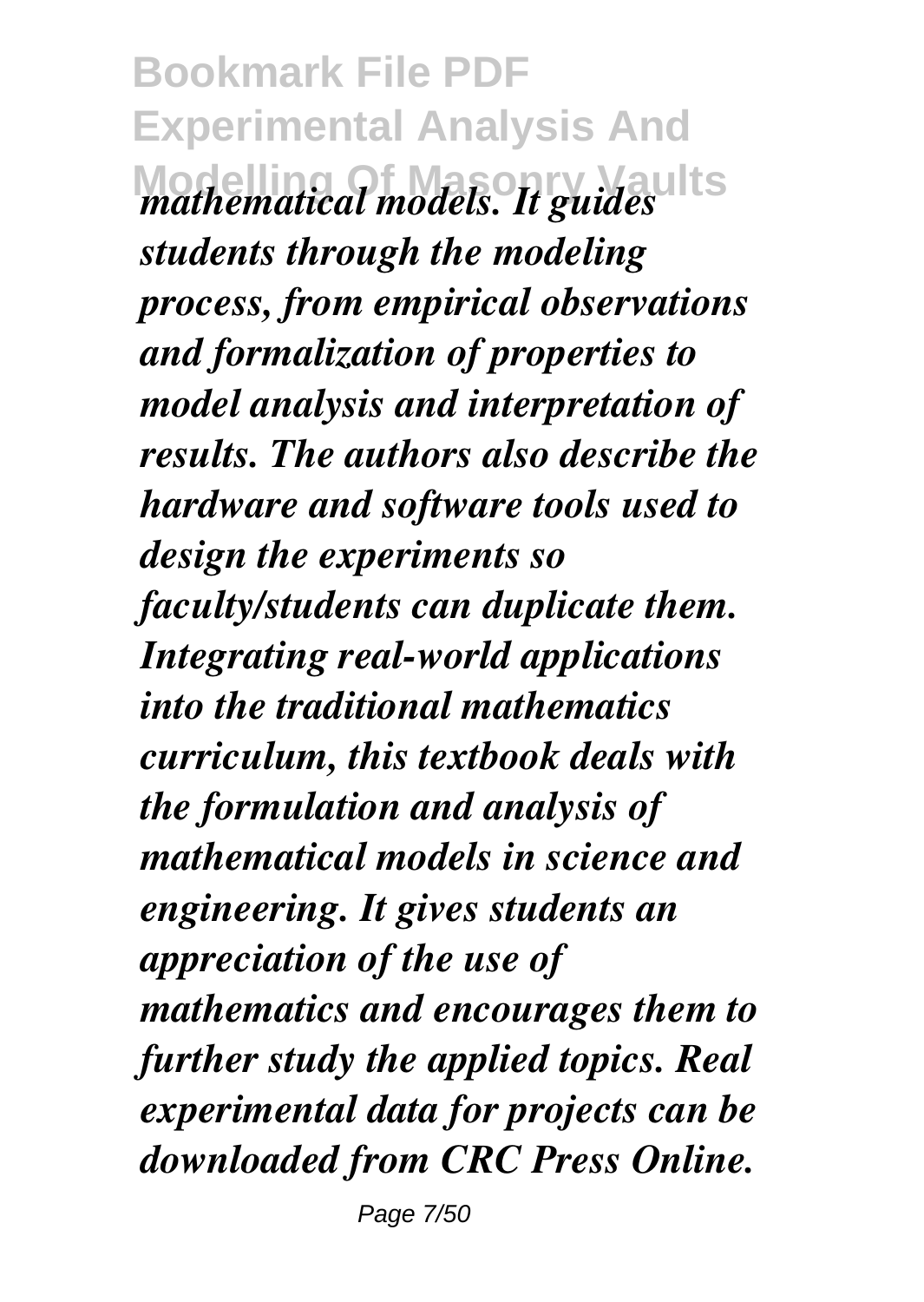**Bookmark File PDF Experimental Analysis And** *Modelling and Experimental Analysis of the Impact of Process Induced Stress on the Electrical Performance of GaAs MESFETS*

*Experimental Analysis and Numerical Fatigue Modelling for Magnesium Sheet Metals Mathematical modelling and experimental analysis of early age concrete 5th International Symposium Lisbon, Portugal, 9-12 July, 1990 An Integrated Cfd/Experimental Analysis of Aerodynamic Forces and Moments Performance evaluation, reliability, and performability are key factors in the development* Page 8/50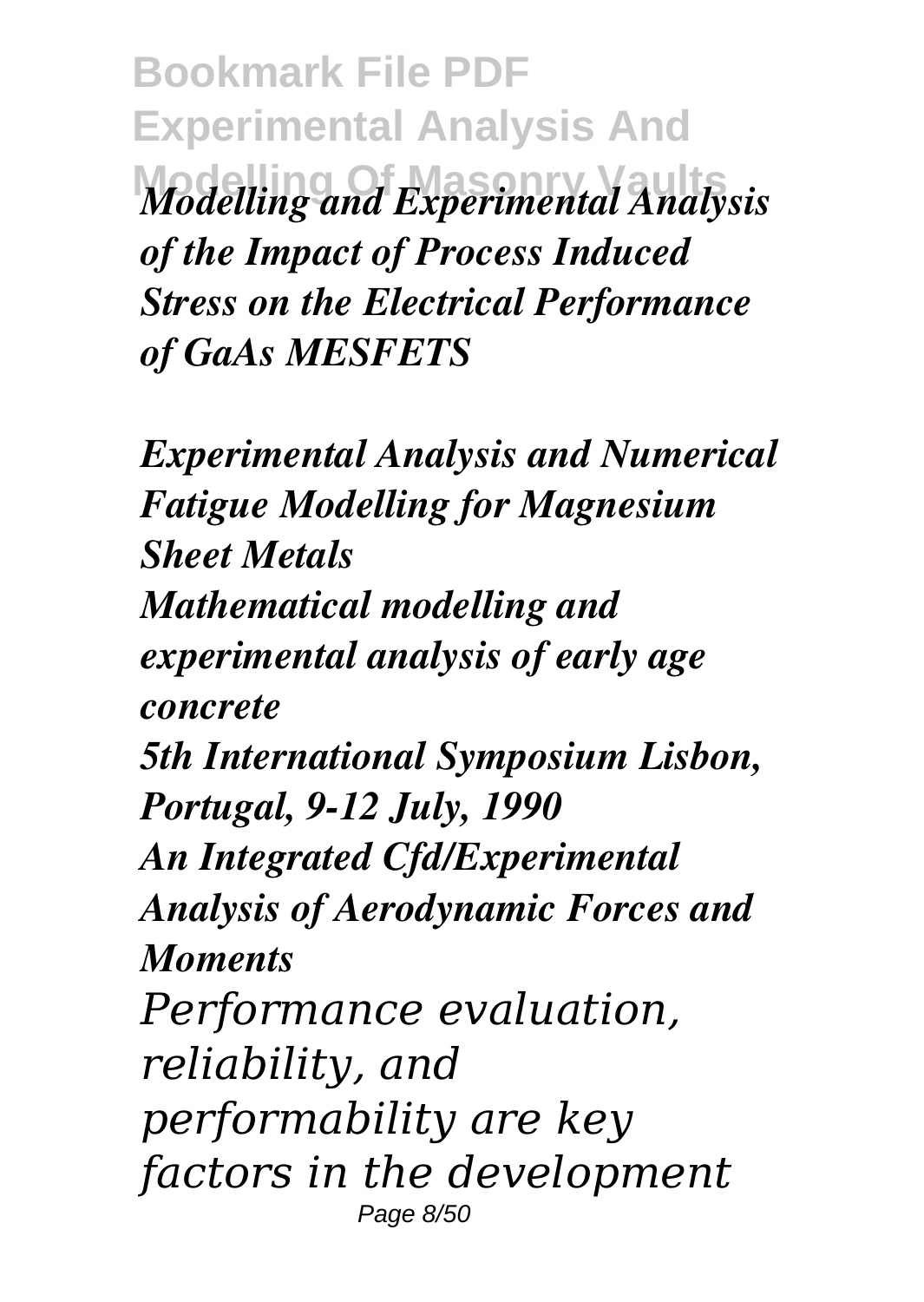**Bookmark File PDF Experimental Analysis And Modelling Of Masonry Vaults** *and improvement of computer systems and computer networks. This volume contains the 25 accepted and invited papers presented at the 7th International Conference on Modelling Techniques and Tools for Computer Performance Evaluation. The papers focus on new techniques and the extension of existing techniques for performance and reliability analysis. Tools to support performance and reliability modelling and measurement in all kinds of applications* Page<sup>-</sup>9/50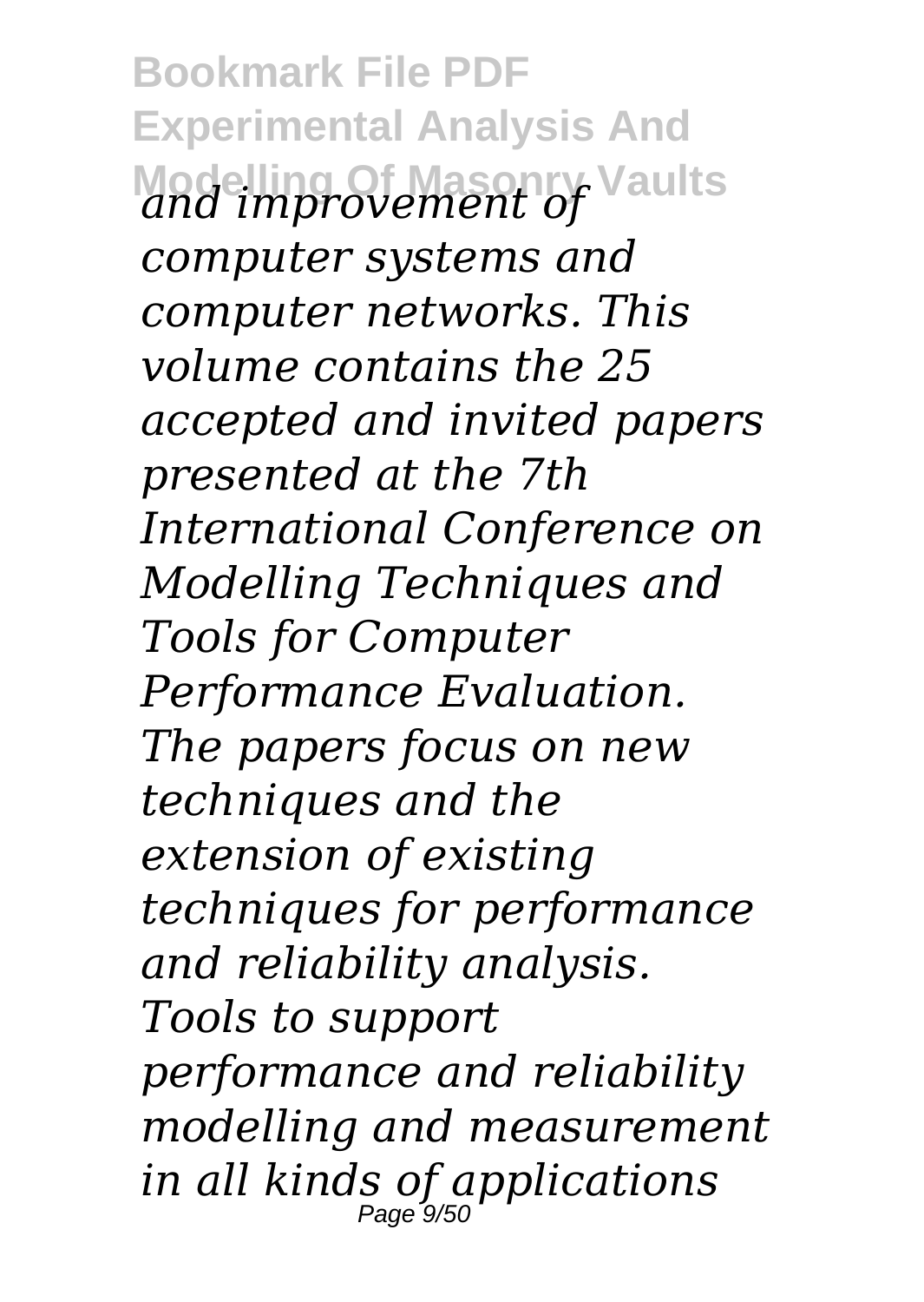**Bookmark File PDF Experimental Analysis And Modelling Of Masonry Vaults** *and environments are presented, and the practicability and generality of the approaches are emphasized. The volume summarizes the state of the art and points out future demands and challenges, and will interest both scientists and practitioners. Bridges are critical lifeline components of the infrastructure network, enabling economies to function under normal conditions and disaster response and recovery missions to take place after extreme events. Therefore,* Page 10/50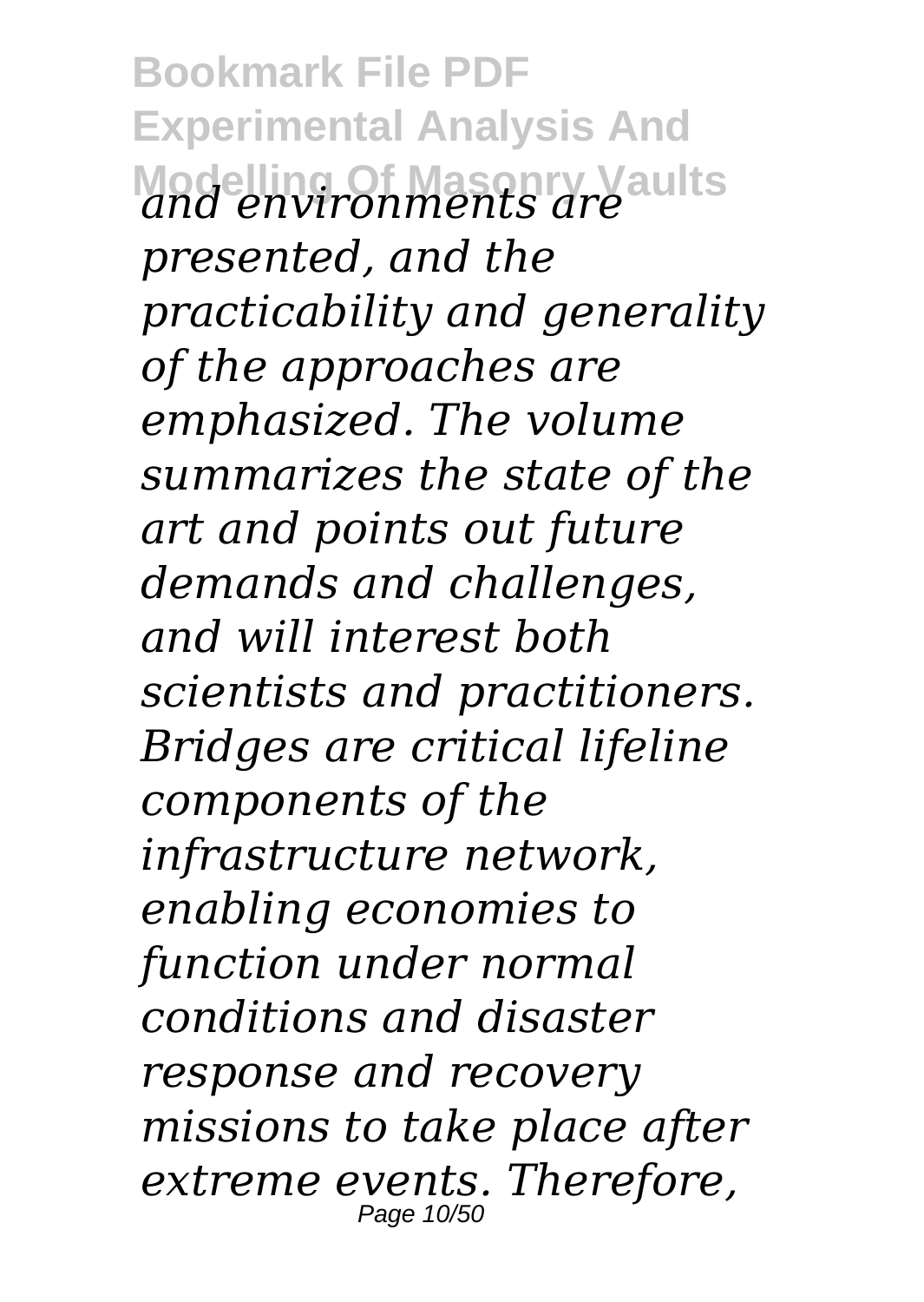**Bookmark File PDF Experimental Analysis And Modelling Of Masonry Vaults** *ensuring satisfactory performance increases community resilience and minimizes both human and economic losses. Coastal bridges, which are the focus of this dissertation, are vulnerable to coastal storms. High failure rates of these bridges during two major hurricane events in the mid-2000s have spurred research activities to better understand the waveinduced forces of coastal bridges. This research represents a continuation effort to build, implement, and introduce new* Page 11/50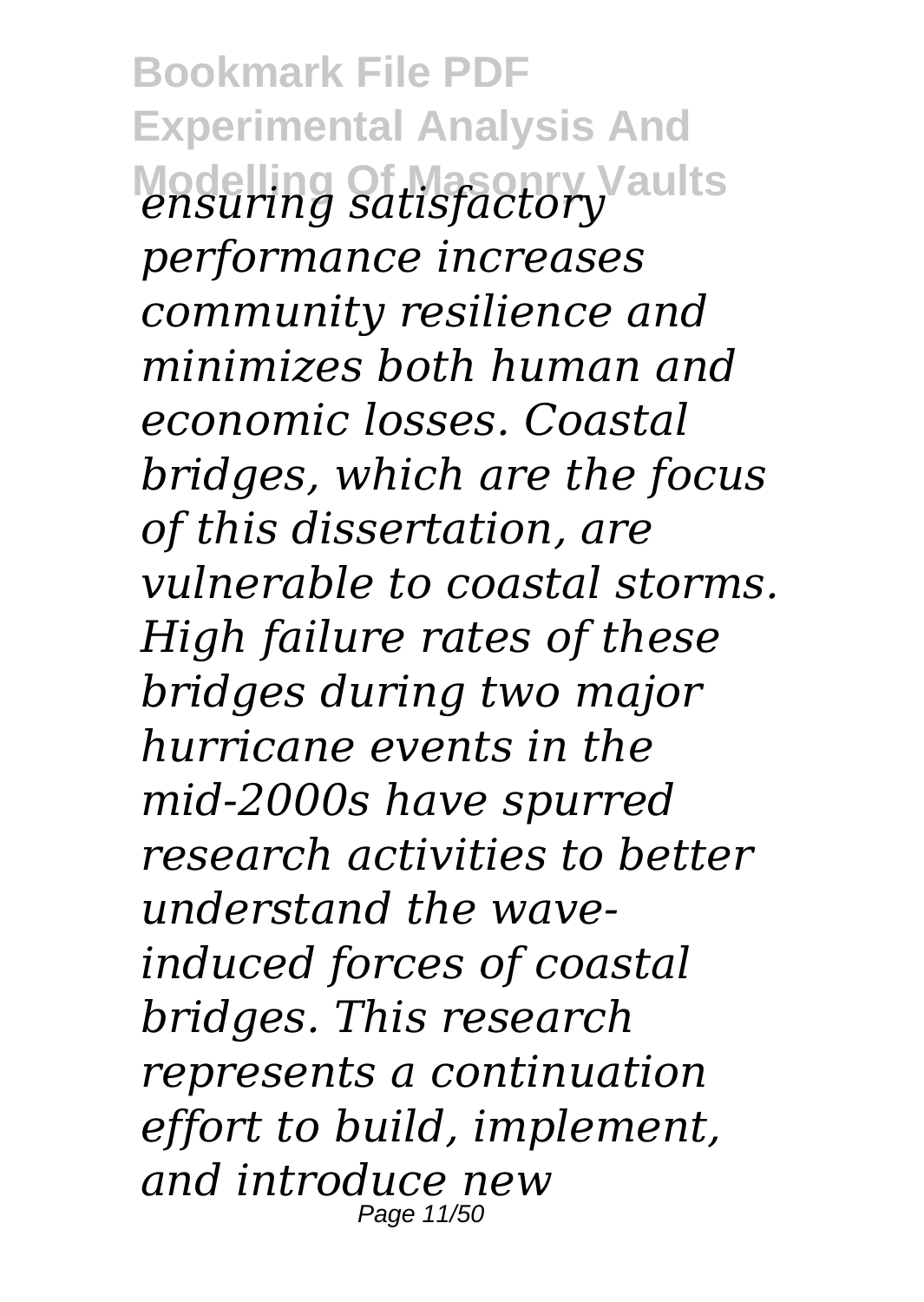**Bookmark File PDF Experimental Analysis And Modelling Of Masonry Vaults** *fundamental concepts and methods that are important to the bridge engineering community. The data set analyzed was part of an experimental study conducted at the O. H. Hinsdale Wave Research Laboratory at Oregon State University in 2007. A unique aspect of the setup was that the substructure flexibility of the 1:5-scale bridge specimen could be adjusted by inserting springs with different stiffnesses. The realistic specimen was subjected to a range of wave conditions, water levels, and* Page 12/5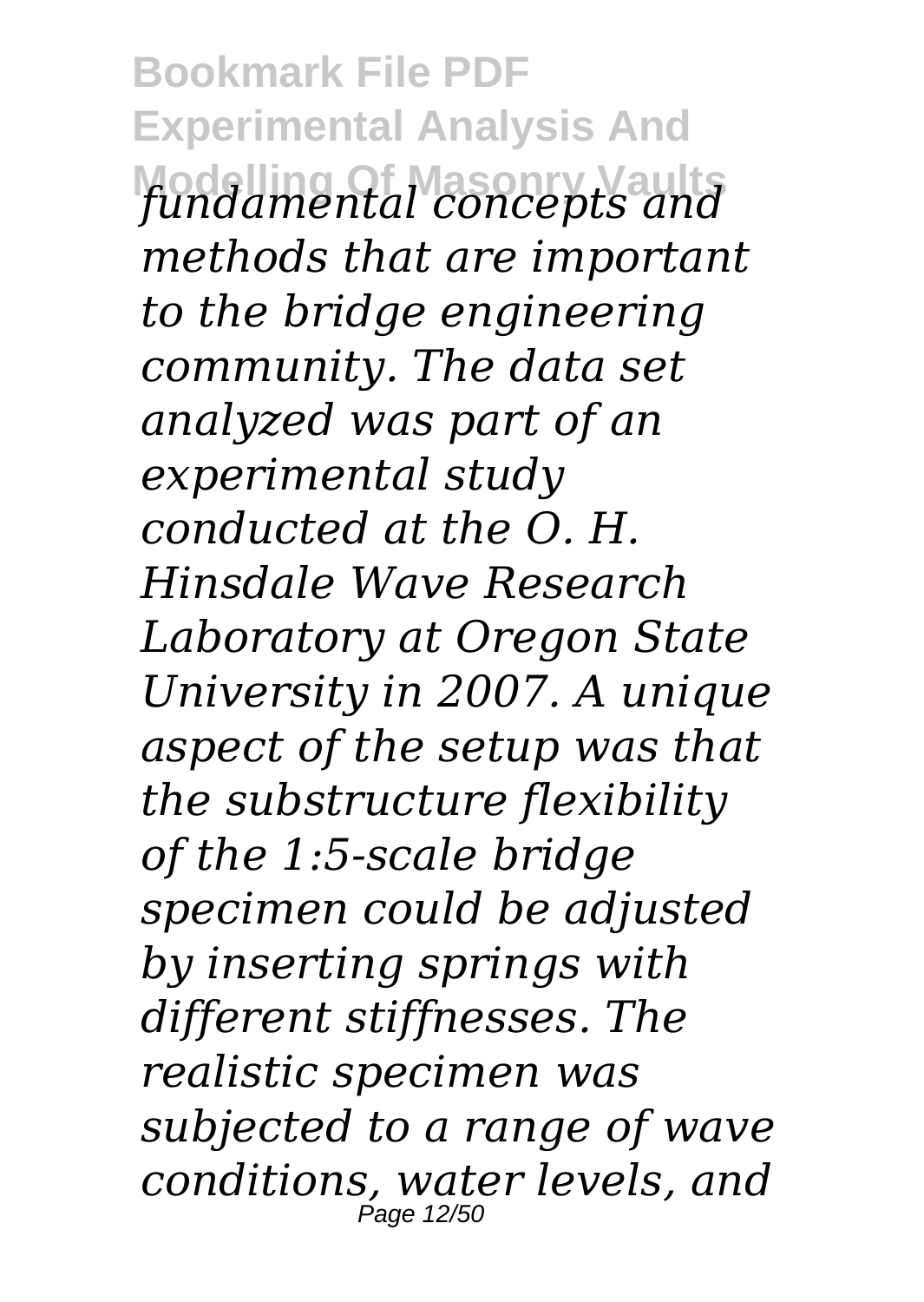**Bookmark File PDF Experimental Analysis And Modelling Of Masonry Vaults** *substructure fixity conditions. First, a suitable equation of motion was developed as it represents an essential building block for any planned simulation effort. This equation was derived based on the examination of the damping behavior of the system. Second, the available data set was analyzed in depth with the objective to determine the effect of substructure flexibility on the observed wave-induced forces on the bridge superstructure specimen. Reinforced by the test of* Page  $13/5$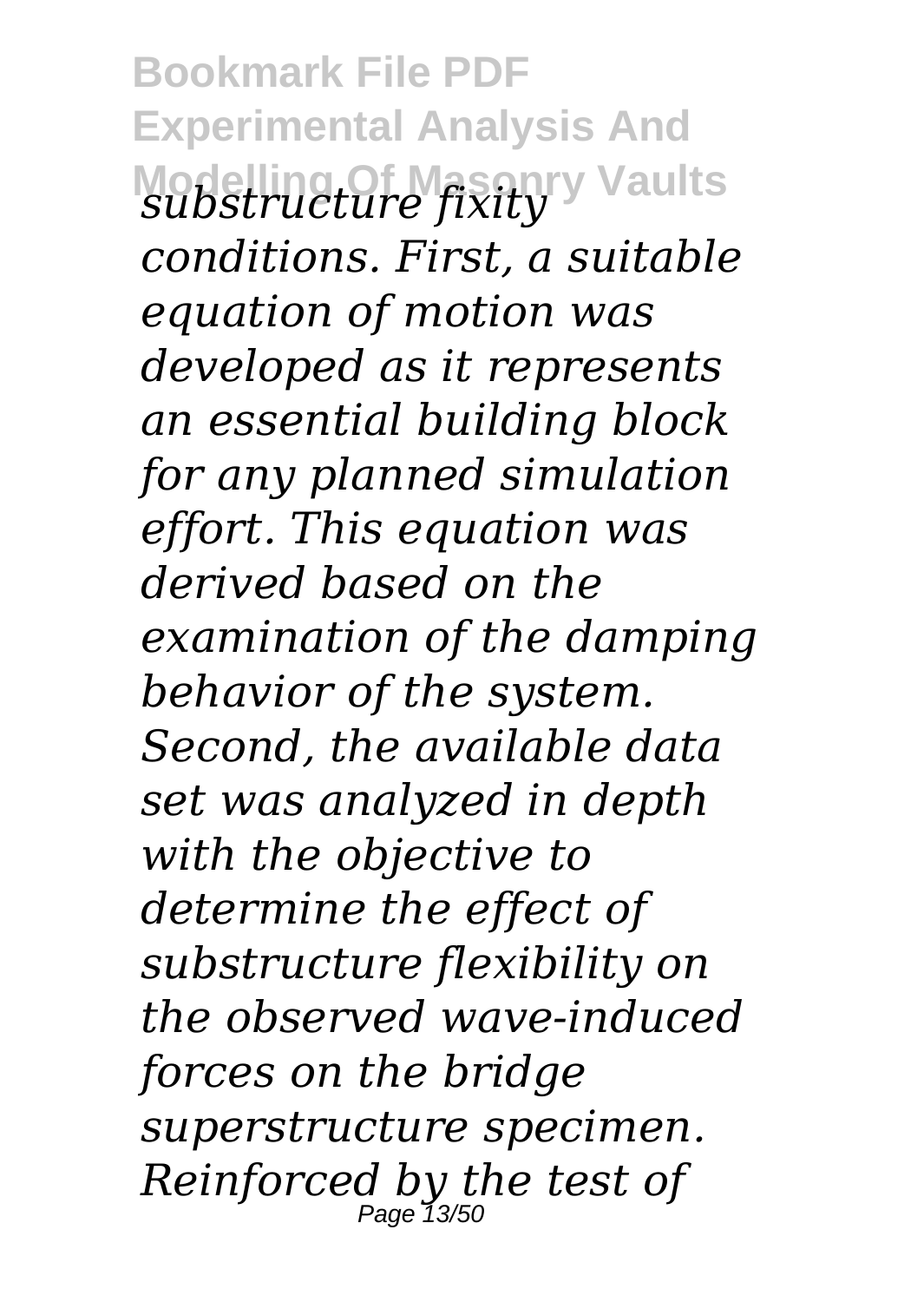**Bookmark File PDF Experimental Analysis And Modelling Of Masonry Vaults** *restriction, it was found that the measured forces experienced by the superstructure specimen with a flexible substructure were notably larger compared to the rigid case. The proposed force magnification factors can be used in conjunction with code equations that are based on rigid support conditions. Finally, in order to expand the understanding of substructure flexibility and exploring test conditions that are not part of the original experimental dataset, having a numerical* Page 14/50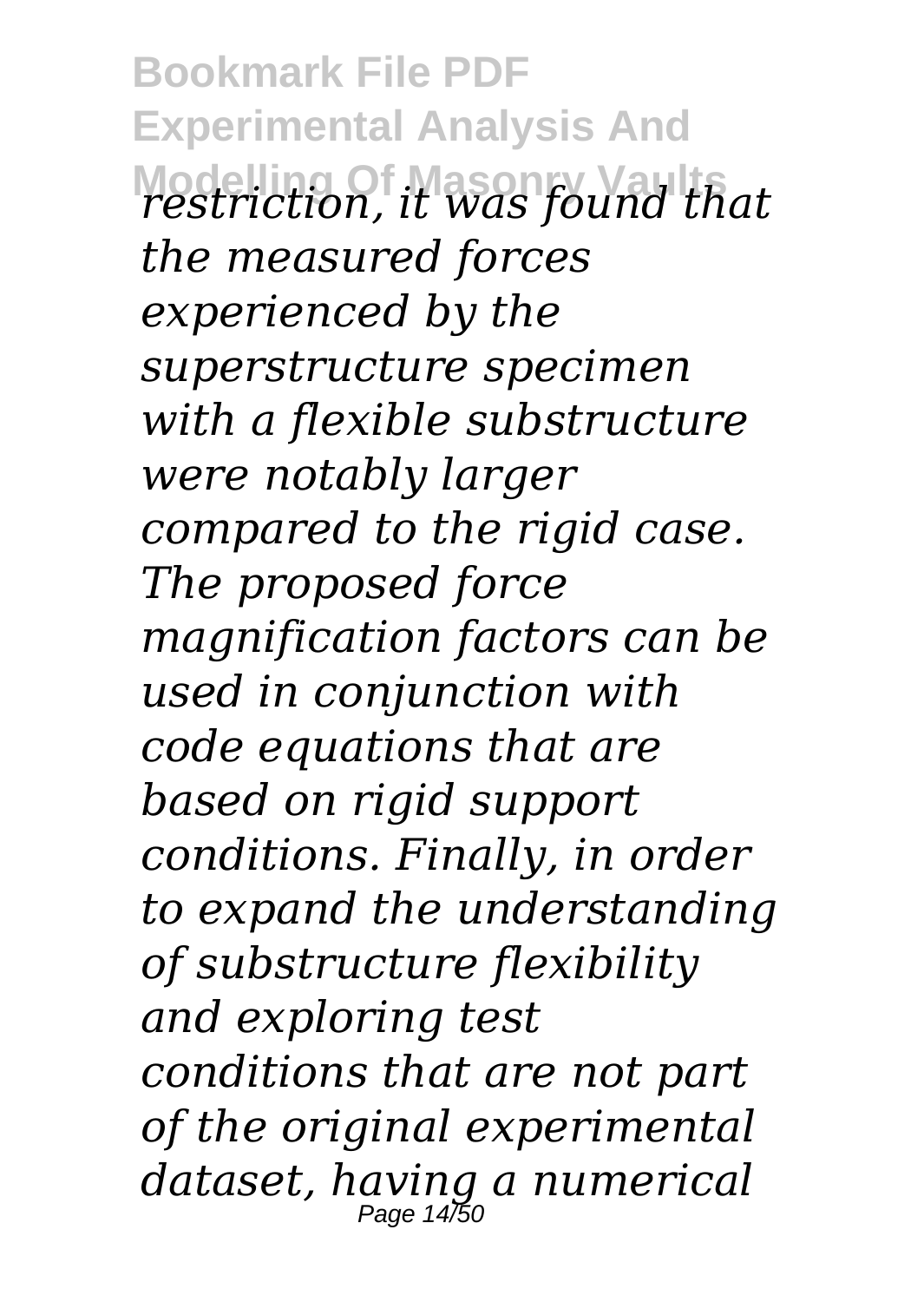**Bookmark File PDF Experimental Analysis And Modelling Of Masonry Vaults** *model is a promising solution. The particle finite element method (PFEM) was selected as the tool for this purpose and is introduced and evaluated against sample responses from the experiment. In conclusion, support conditions affect the dynamic response of bridges subjected to wave action and thus need to be considered.*

*Experimental analysis and modelling of semi-rigid steel joints under cyclic reversal loadingExperimental Modelling in EngineeringElsevier* Page 15/50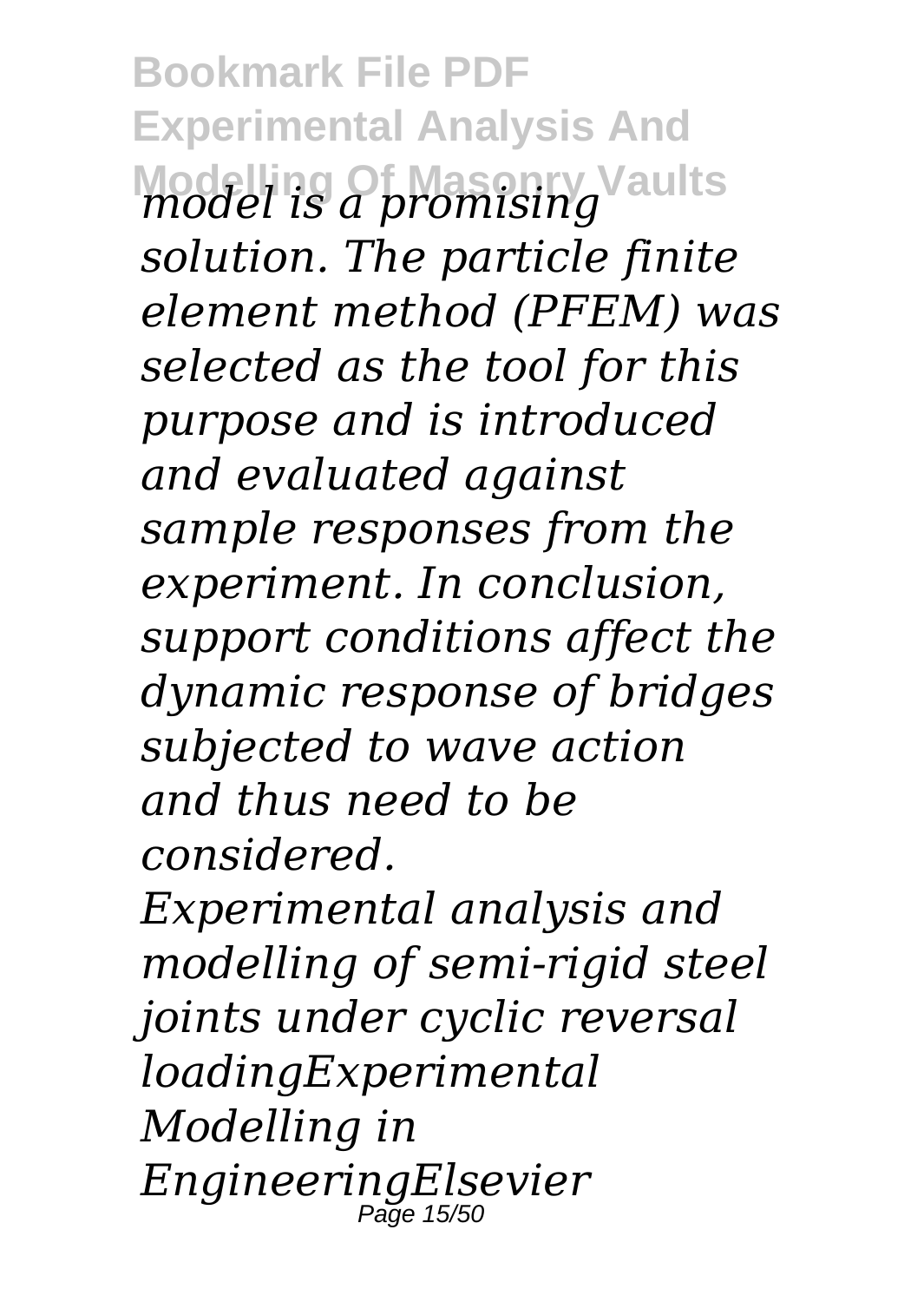**Bookmark File PDF Experimental Analysis And Modelling Of Masonry Vaults** *Research Methods for Science Experimental Modelling in Engineering A Simulation Study Experimental Analysis of Model-based Predictive Optimal Control for Active and Passive Building Thermal Storage Inventory Mathematical and Experimental Modeling of Physical and Biological Processes Experimental Analysis and Computational Modelling of Damage and Fracture A unique introduction to*

*the design, analysis,* Page 16/50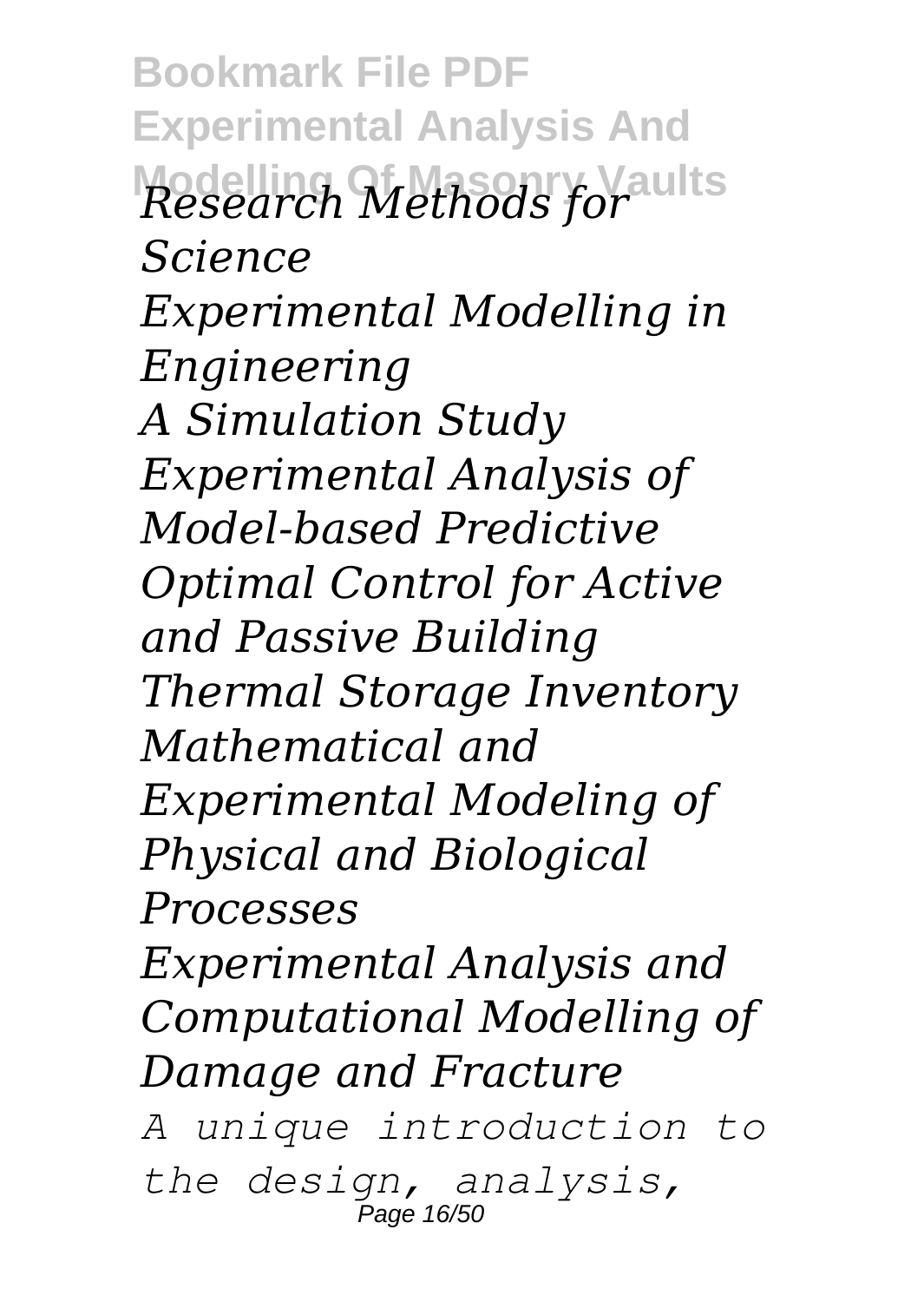**Bookmark File PDF Experimental Analysis And Modelling Of Masonry Vaults** *and presentation of scientific projects, this is an essential textbook for undergraduate majors in science and mathematics. The textbook gives an overview of the main methods used in scientific research, including hypothesis testing, the measurement of functional relationships, and observational research. It describes important features of experimental design, such as the control of errors,* Page 17/50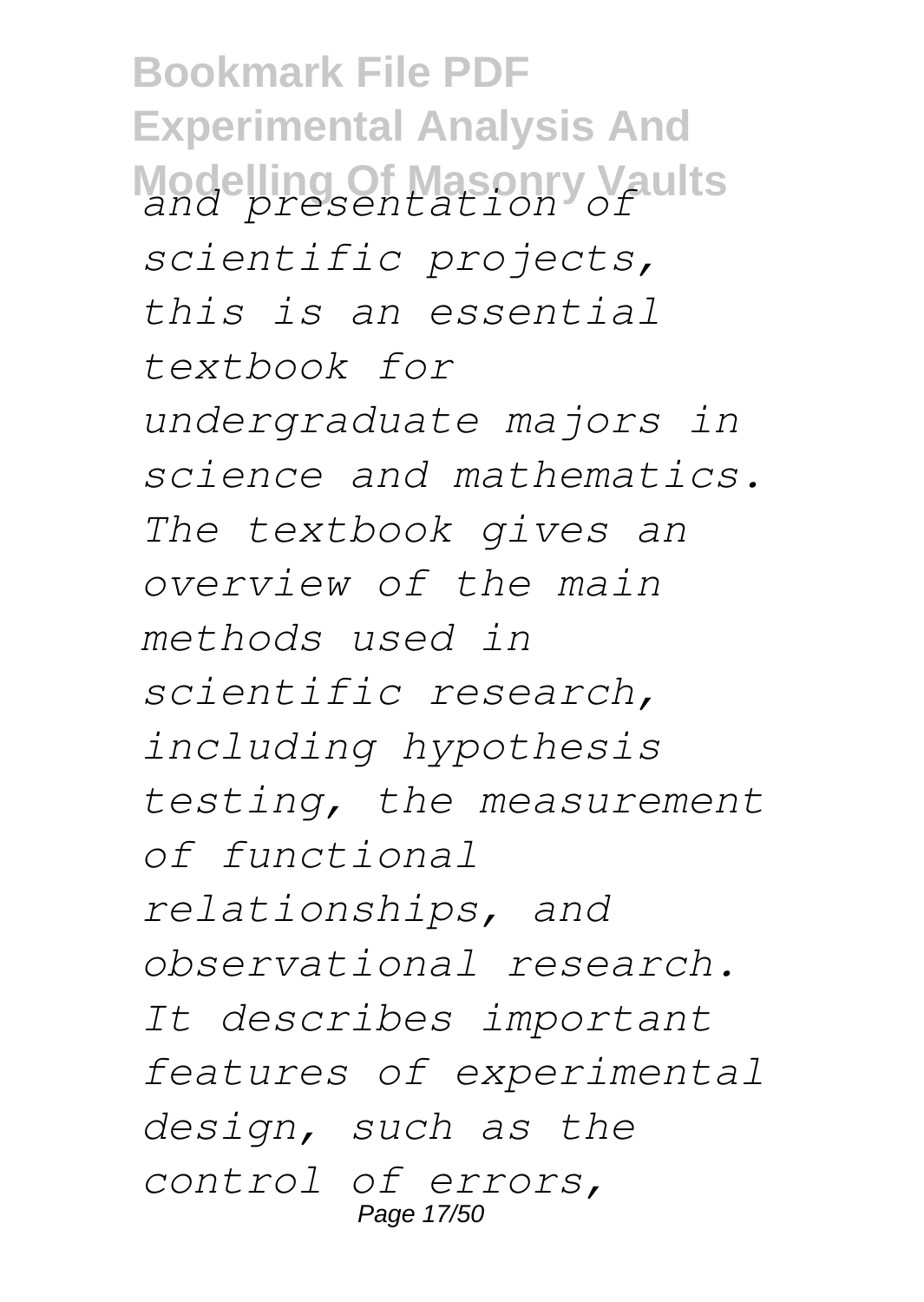**Bookmark File PDF Experimental Analysis And Modelling Of Masonry Vaults** *instrument calibration, data analysis, laboratory safety, and the treatment of human subjects. Important concepts in statistics are discussed, focusing on standard error, the meaning of p values, and use of elementary statistical tests. The textbook introduces some of the main ideas in mathematical modeling, including order-ofmagnitude analysis, function fitting, Fourier transforms, recursion relations, and* Page 18/50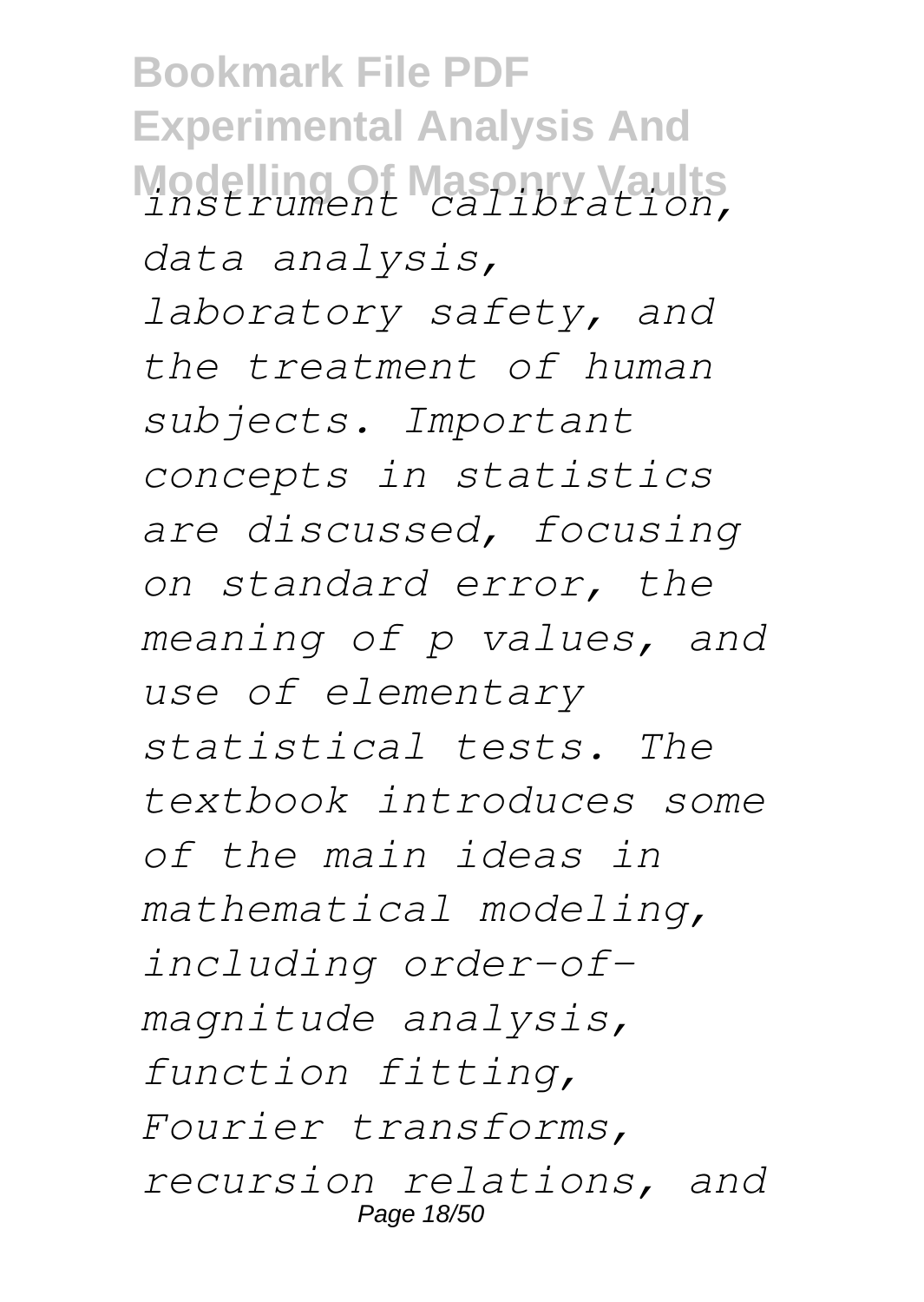**Bookmark File PDF Experimental Analysis And Modelling Of Masonry Vaults** *difference approximations to differential equations. It also provides guidelines on accessing scientific literature, and preparing scientific papers and presentations. An extensive instructor's manual containing sample lessons and student papers is available at w ww.cambridge.org/Marder. Metastatic dissemination of cancer is a main cause of cancer related deaths, therefore biological mechanisms* Page 19/50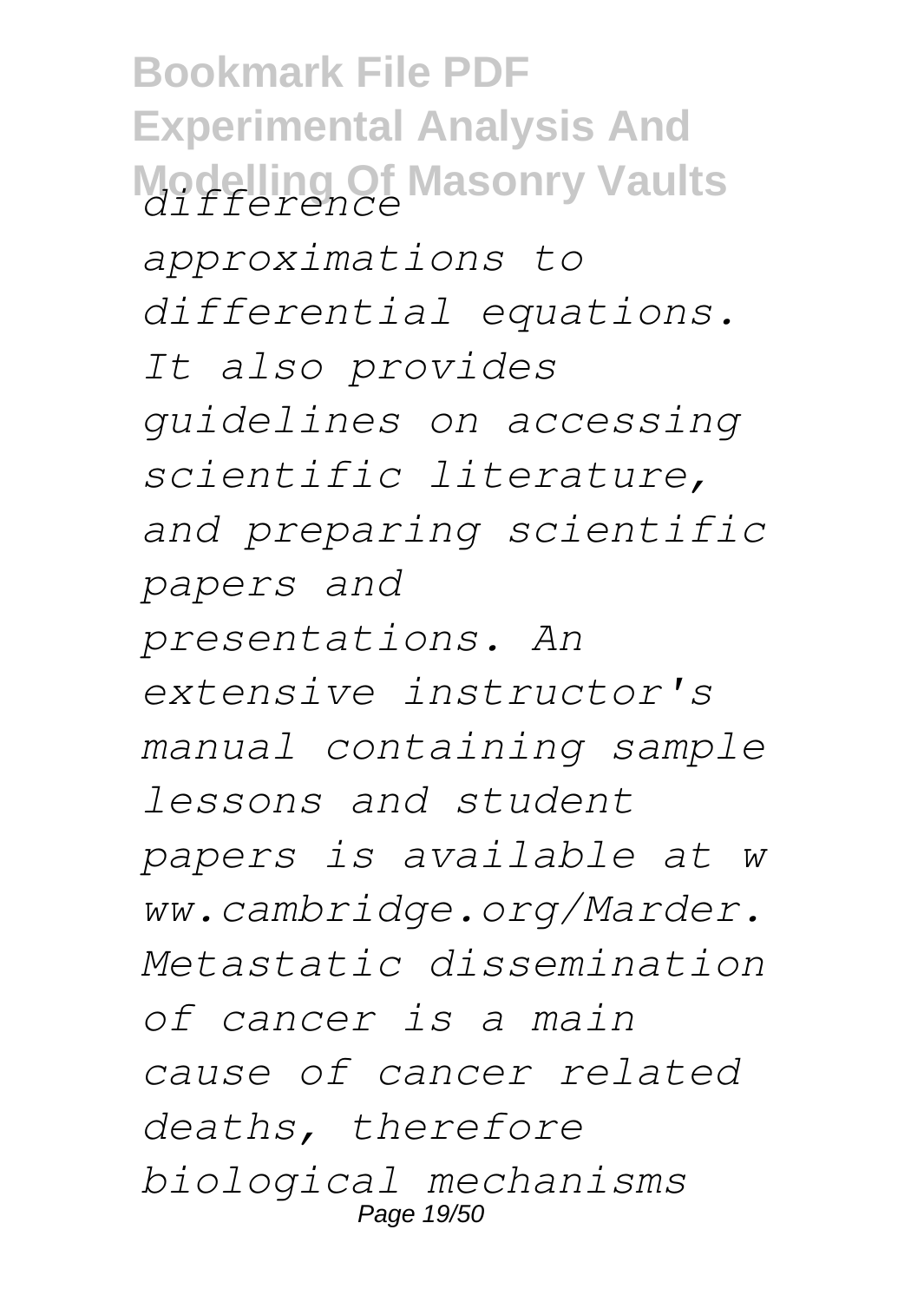**Bookmark File PDF Experimental Analysis And Modelling Of Masonry Vaults** *implicated in metastatic process presents an essential object of cancer research. This research requires creation and utilization of adequate laboratory models. The book describes main approaches to model processes of metastatic cancer dissemination and metastases development. The book is structured in according with various metastatic pathways reflecting molecular specificity of metastatic process as* Page 20/50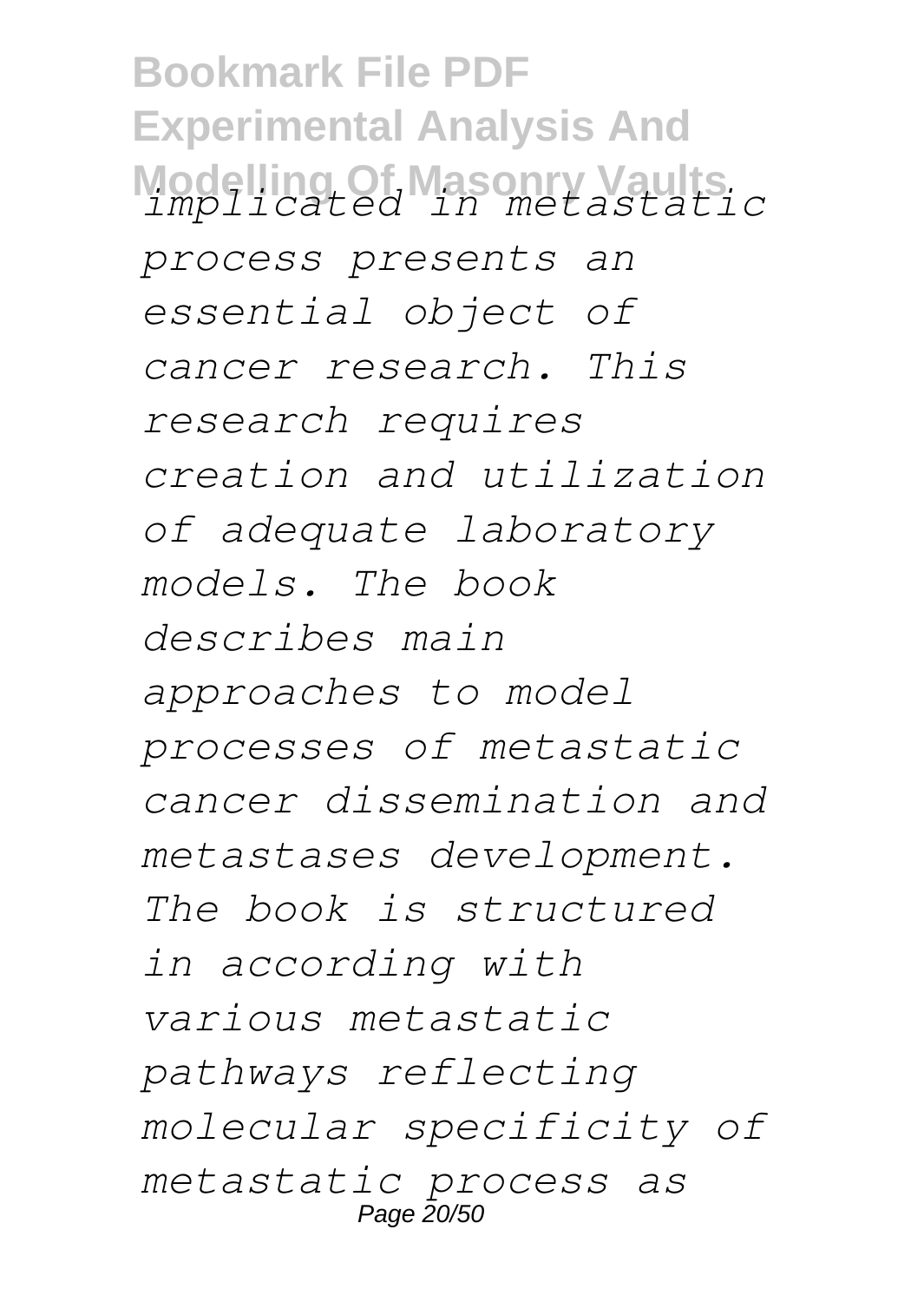**Bookmark File PDF Experimental Analysis And Modelling Of Masonry Vaults** *well as anatomical specificity of aria of dissemination. Each chapter is introduced by short discussion of clinical aspects of certain metastatic pathway. Especial attention is paid for methods of visualization, quantification and analysis of the modeled metastases. Additional chapter is devoted to methods of mathematic modeling of tumor spread. The data presented in the book* Page 21/50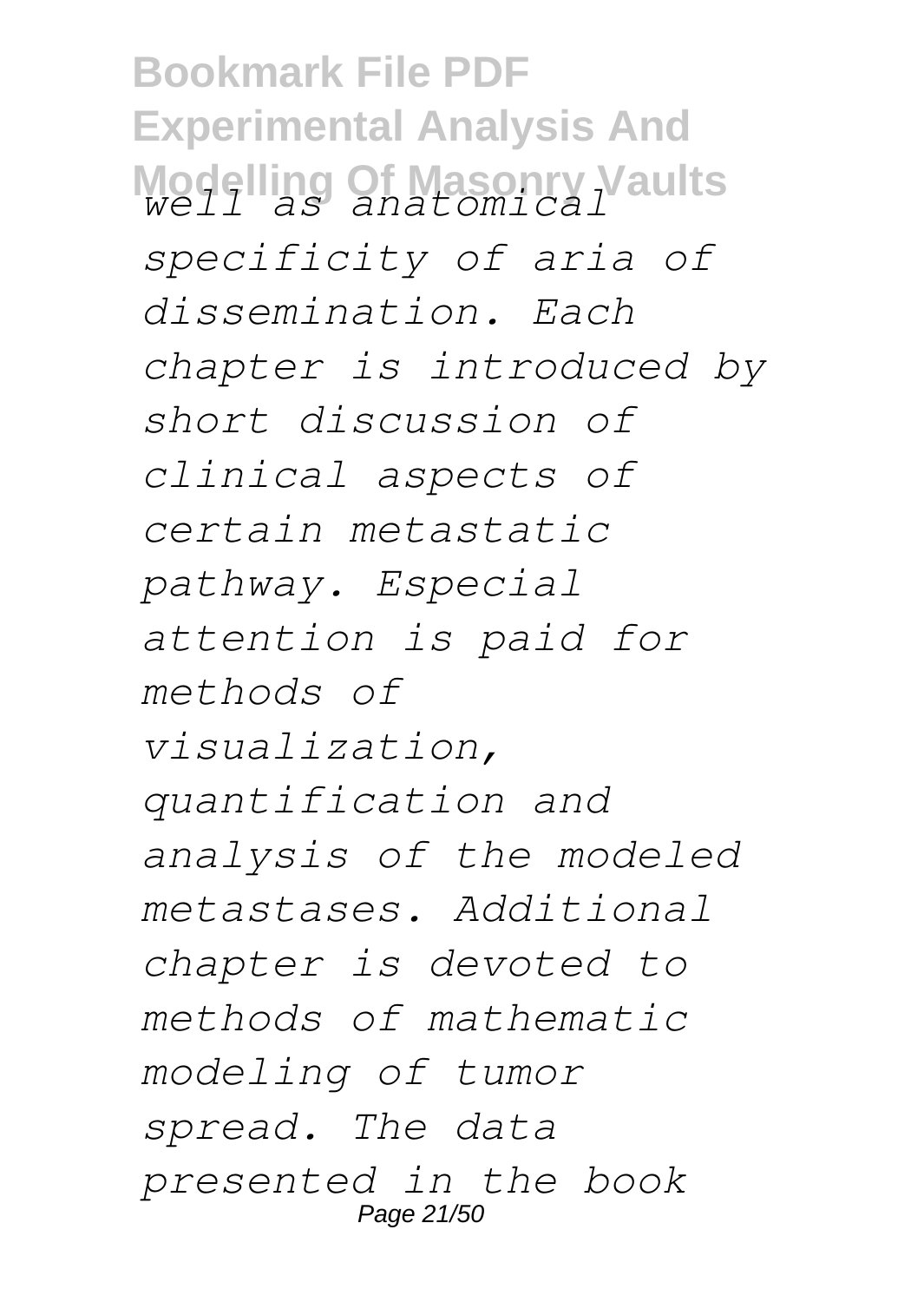**Bookmark File PDF Experimental Analysis And Modelling Of Masonry Vaults** *may be helpful for cancer researchers and oncologists. This is a review of developments in the behaviour and design of steel structures in seismic areas. The proceedings look at the analytical and experimental research on the seismic response of steel structures, and cover topics such as global behaviour and codification, design and application. FEMCAD ... Experimental Analysis* Page 22/50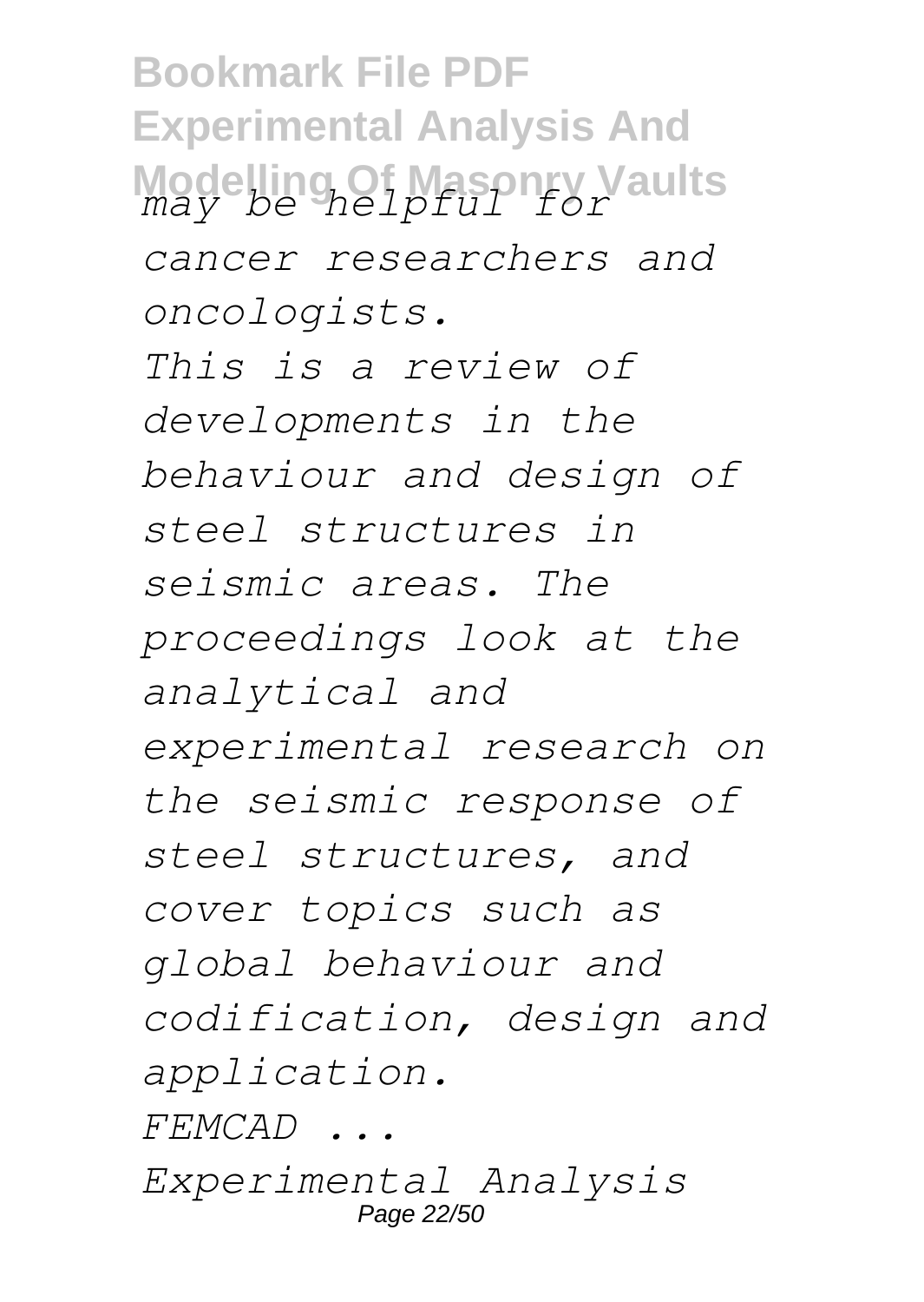**Bookmark File PDF Experimental Analysis And Modelling Of Masonry Vaults** *and Computational Modeling of Annealing in AA6xxx Alloys EXPERIMENTAL ANALYSIS OF WHITE TOPPING & BITUMEN ROADS IN SAGAR Simulation and Experimental Analysis of Cutting Forces in 2D 1?2 Milling with Small Feed Per Tooth Experimental Analysis and Inverse Approach in Numerical Modelling of Curing Process of Composite Materials Applications of Laser Techniques to Fluid Mechanics* Page 23/50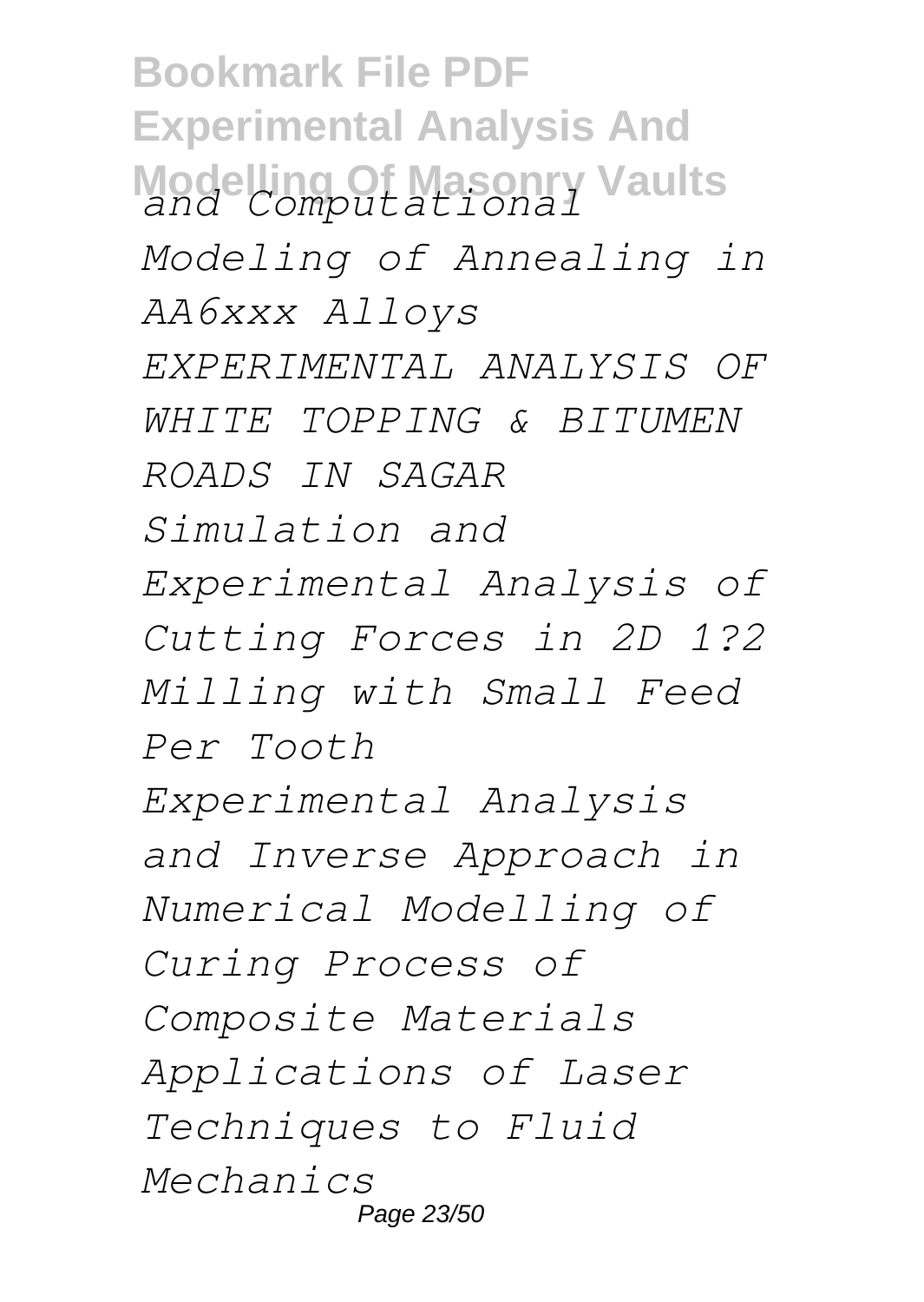**Bookmark File PDF Experimental Analysis And Modelling Of Masonry Vaults** Modelling the similarity of sentence pairs is an important problem in natural language processing and information retrieval, with applications in tasks such as paraphrase identification and answer selection in question answering. The Multi-Perspective Convolutional Neural Network (MP-CNN) is a model that improved previous state-of-the-art models in 2015 and has remained a popular model for sentence similarity tasks. However, until now, there has not been a rigorous<br><sub>Page 24/50</sub>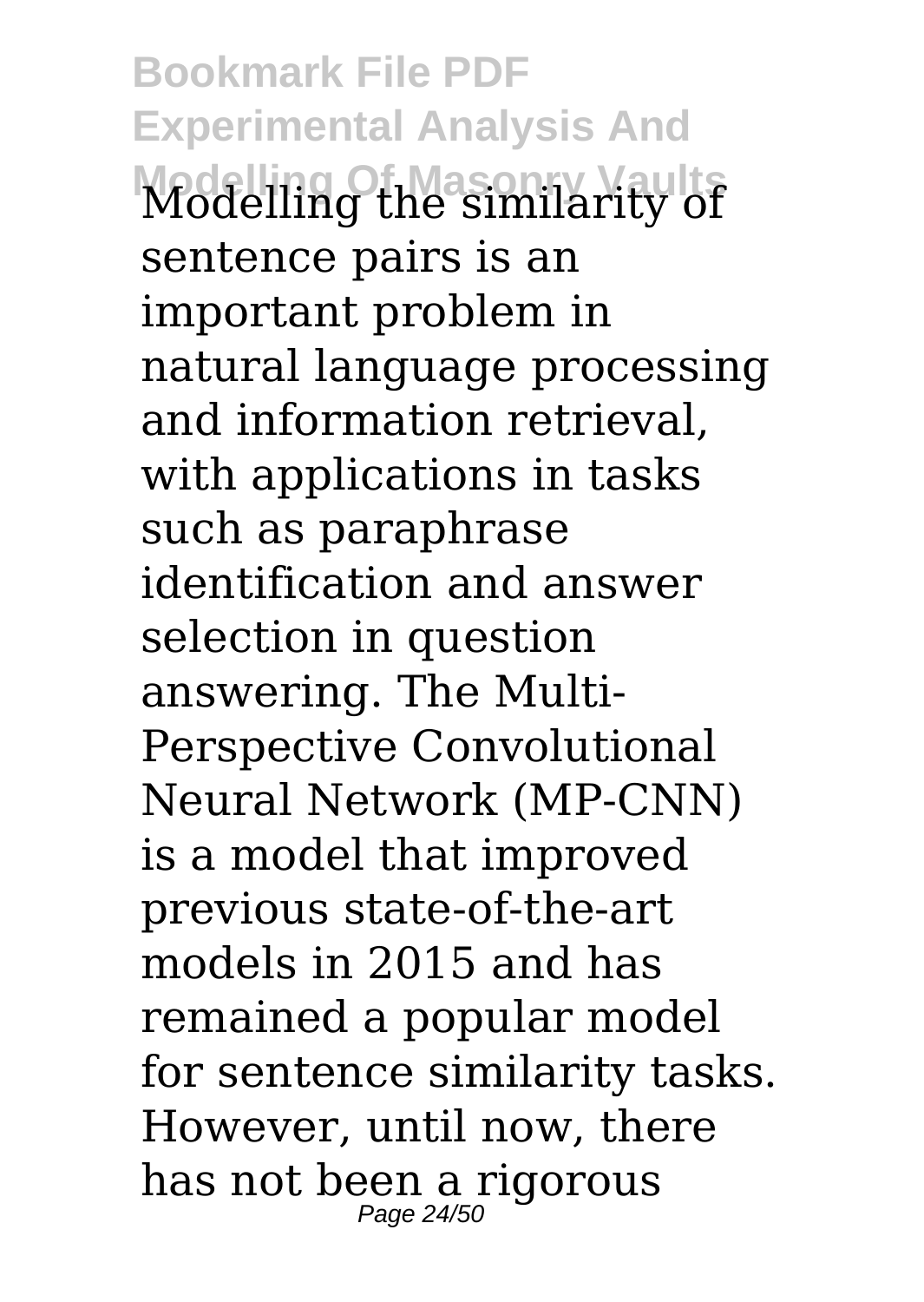**Bookmark File PDF Experimental Analysis And Modelling Of Masonry Vaults** study of how the model actually achieves competitive accuracy. In this thesis, we report on a series of detailed experiments that break down the contribution of each component of MP-CNN towards its statistical accuracy and how they affect model robustness. We find that two key components of MP-CNN are non-essential to achieve competitive accuracy and they make the model less robust to changes in hyperparameters. Furthermore, we suggest simple changes to the Page 25/50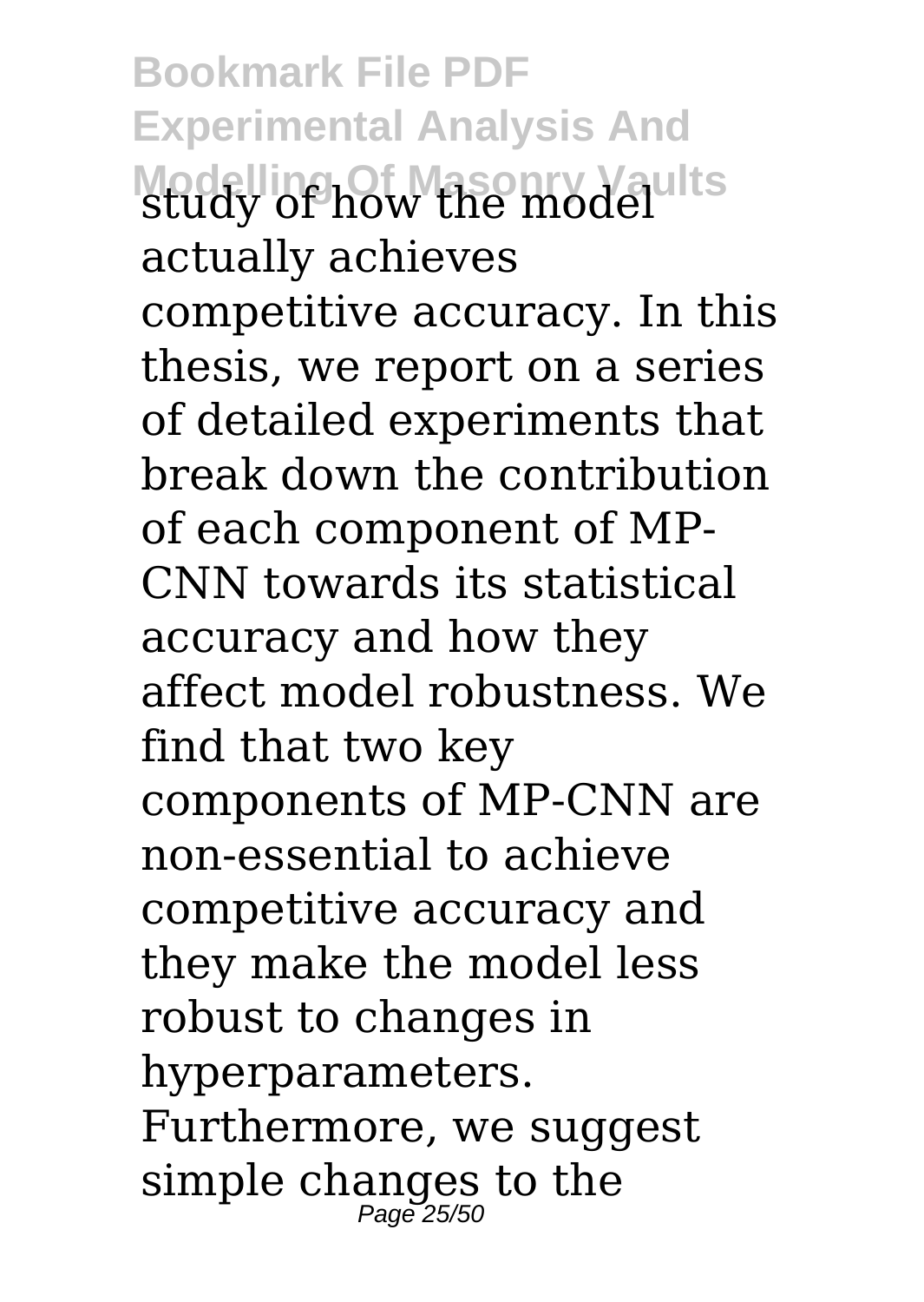**Bookmark File PDF Experimental Analysis And Modelling Of Masonry Vaults** architecture and experimentally show that we improve the accuracy of MP-CNN when we remove these two major components of MP-CNN and incorporate these small changes, pushing its scores closer to more recent works on competitive semantic textual similarity and answer selection datasets, while using eight times fewer parameters.

This volume consists of papers selected from the proceedings of the Fifth International Symposium on Applications of Laser Page 26/50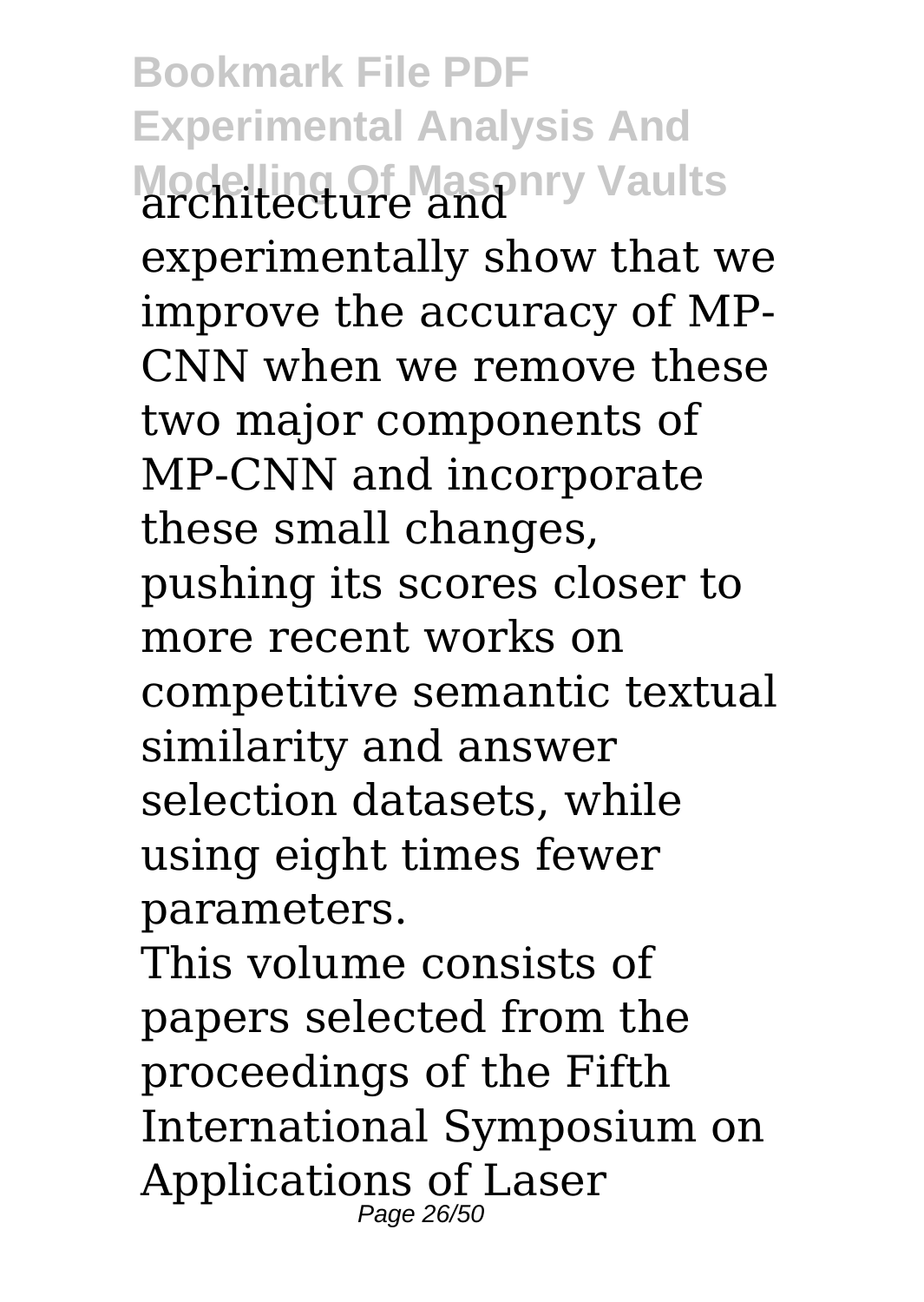**Bookmark File PDF Experimental Analysis And Modelling Of Masonry Vaults** Techniques to Fluid Mechanics, held at the Calouste Gulbenkian Foundation in Lisbon from 9 to 12 July, 1990. Relative to previous meetings in the Lisbon series the scope of this symposium was broadened by expanding the topical coverage to include all laser techniques used in fluid mechanics. This change recognized the trend amongst experimental fluid dynamicists to employ laser techniques for the mea surement of many different quantities, including concentration, temperature, Page 27/50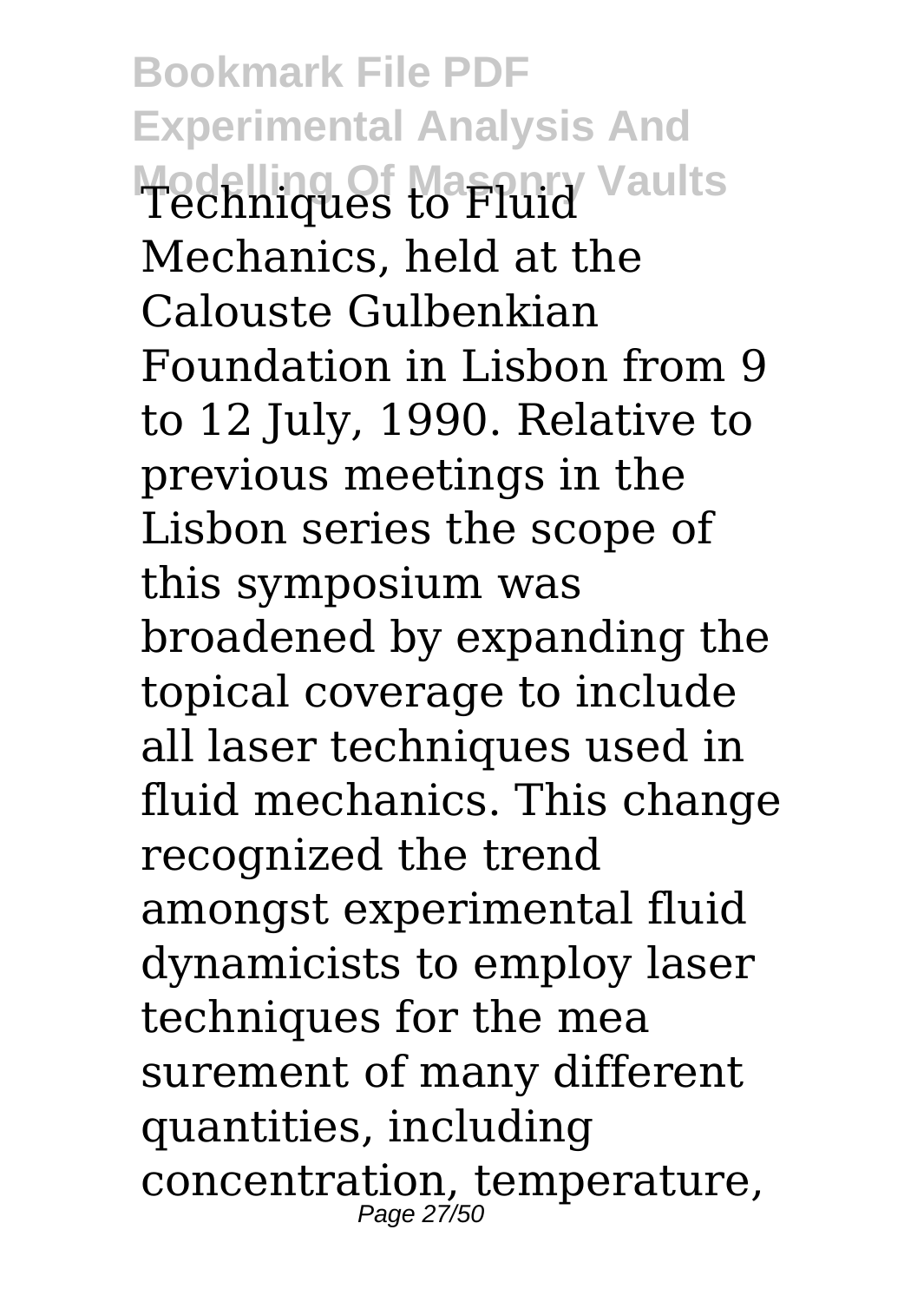**Bookmark File PDF Experimental Analysis And Modelling Of Masonry Vaults** particle size, and velocity, and the need for researchers to have a forum in which to communicate their work and share their common interests. The Fifth Symposium contained twenty-three sessions of formal presentations and a lively Open Forum ses sion. In addition, Dr. H. J. Pfeiffer organized a special Workshop on the Use of Computers in Flow Mea surements which contained five sessions on frequency domain processors, correIa tors, special detectors, and biasing.

Page 28/50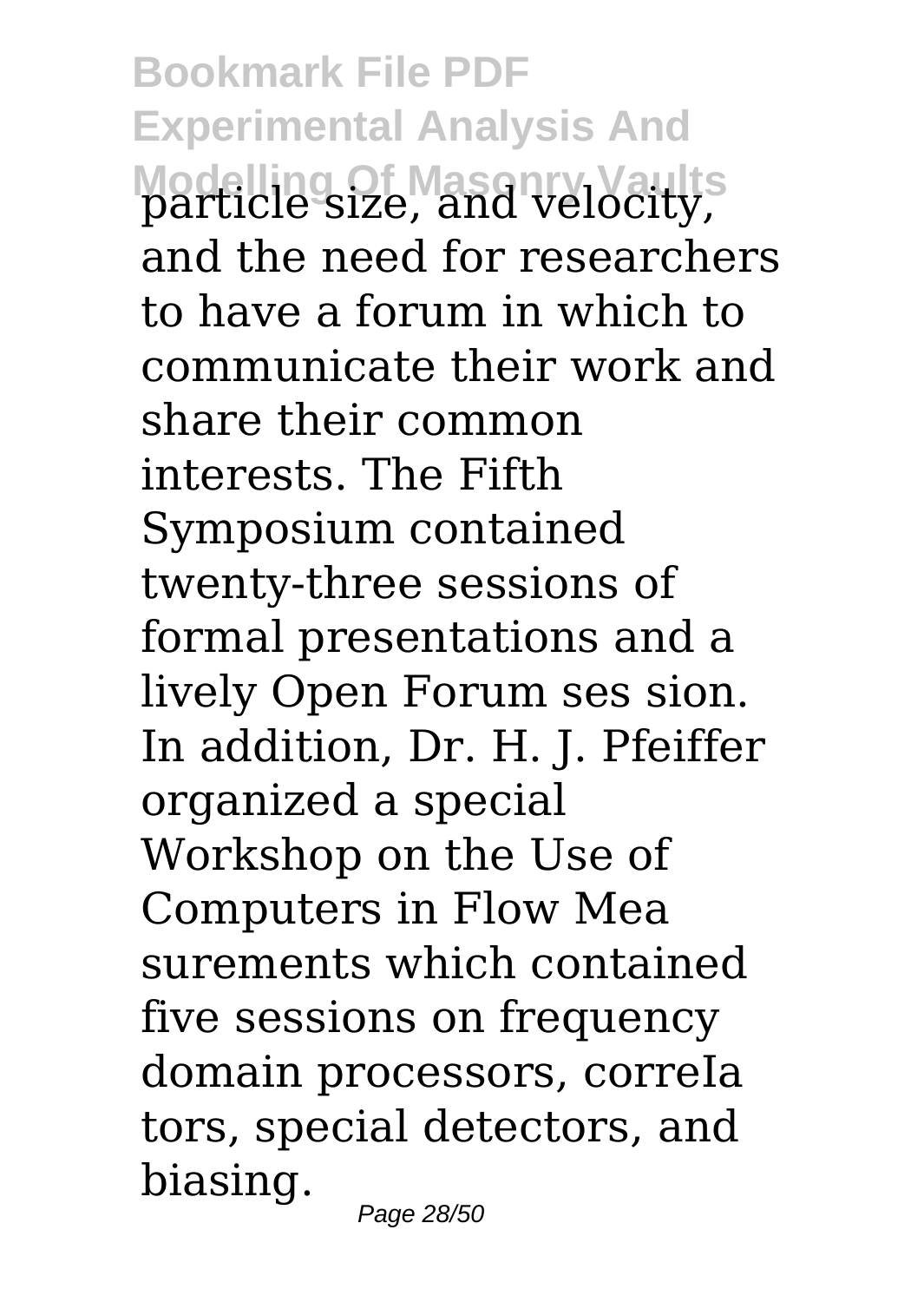**Bookmark File PDF Experimental Analysis And Modelling Of Masonry Vaults** In this project, Modeling and Experimental Analysis of Flow over Different Airfoils, an attempt is made to find different aerodynamic parameters of airfoils. Analytical Solution of pressure Distribution, Lift and Drag Coefficients shall be obtained by solving the model in CFX. Analytical results will then be validated by using the wind tunnel instrumentation system. The actual values of lift and drag attained from wind tunnel will be compared with the results from analytical solution. Once the analytical Page 29/50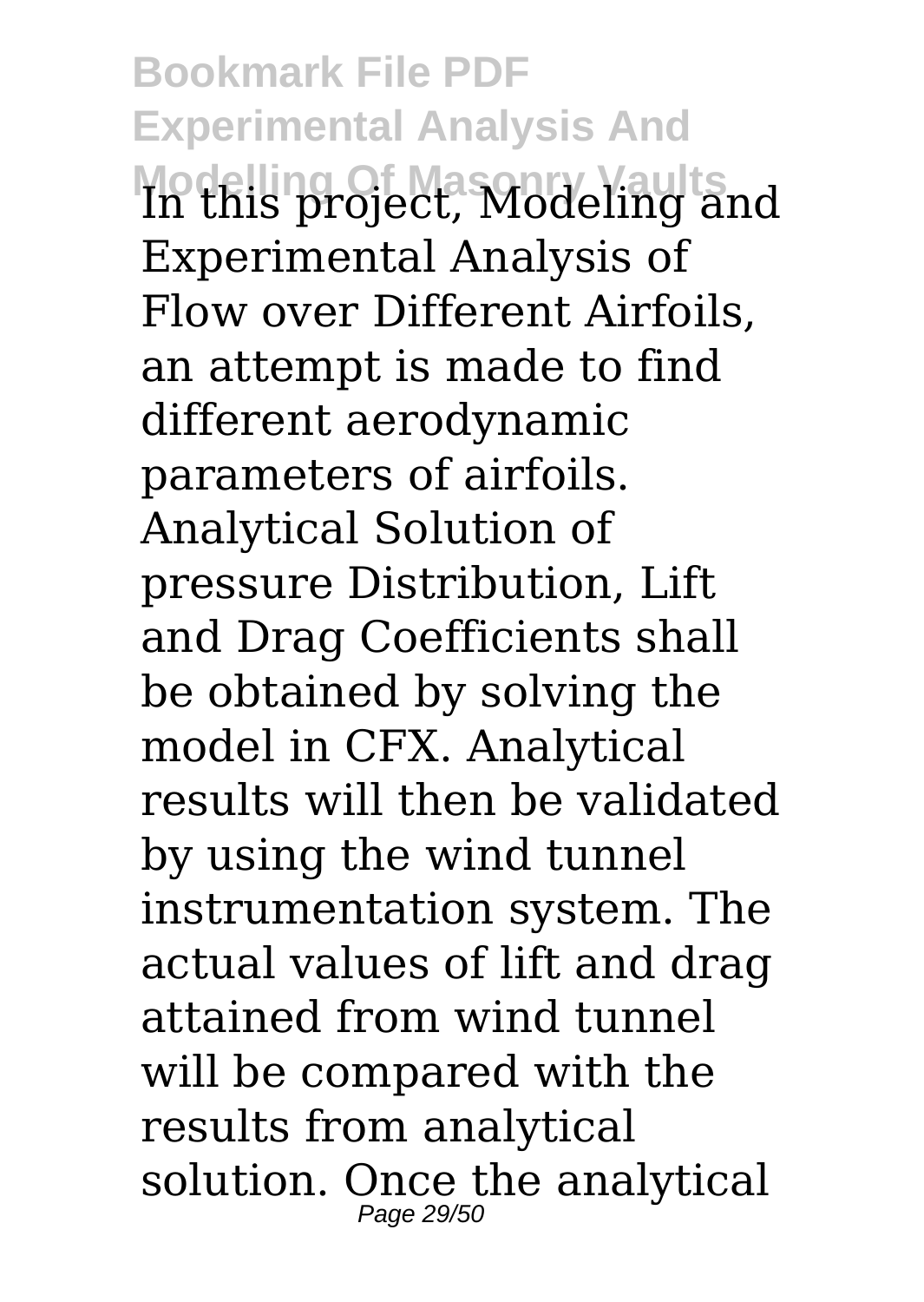**Bookmark File PDF Experimental Analysis And Modelling Of Masonry Vaults** model is verified, model will further tested by changing the pre-defined parameters. At the end graph will be plotted for different values of lift and drag against the angle of attack of the airfoil. Modelling Techniques and Tools. 7th International Conference, Vienna, Austria, May 3 - 6, 1994. Proceedings Experimental Analysis and Modelling of an Information Embedded Power System Thin-Walled Structures Modeling and Experimental Flow Analysis Around Airfoil An Experimental Analysis of Page 30/50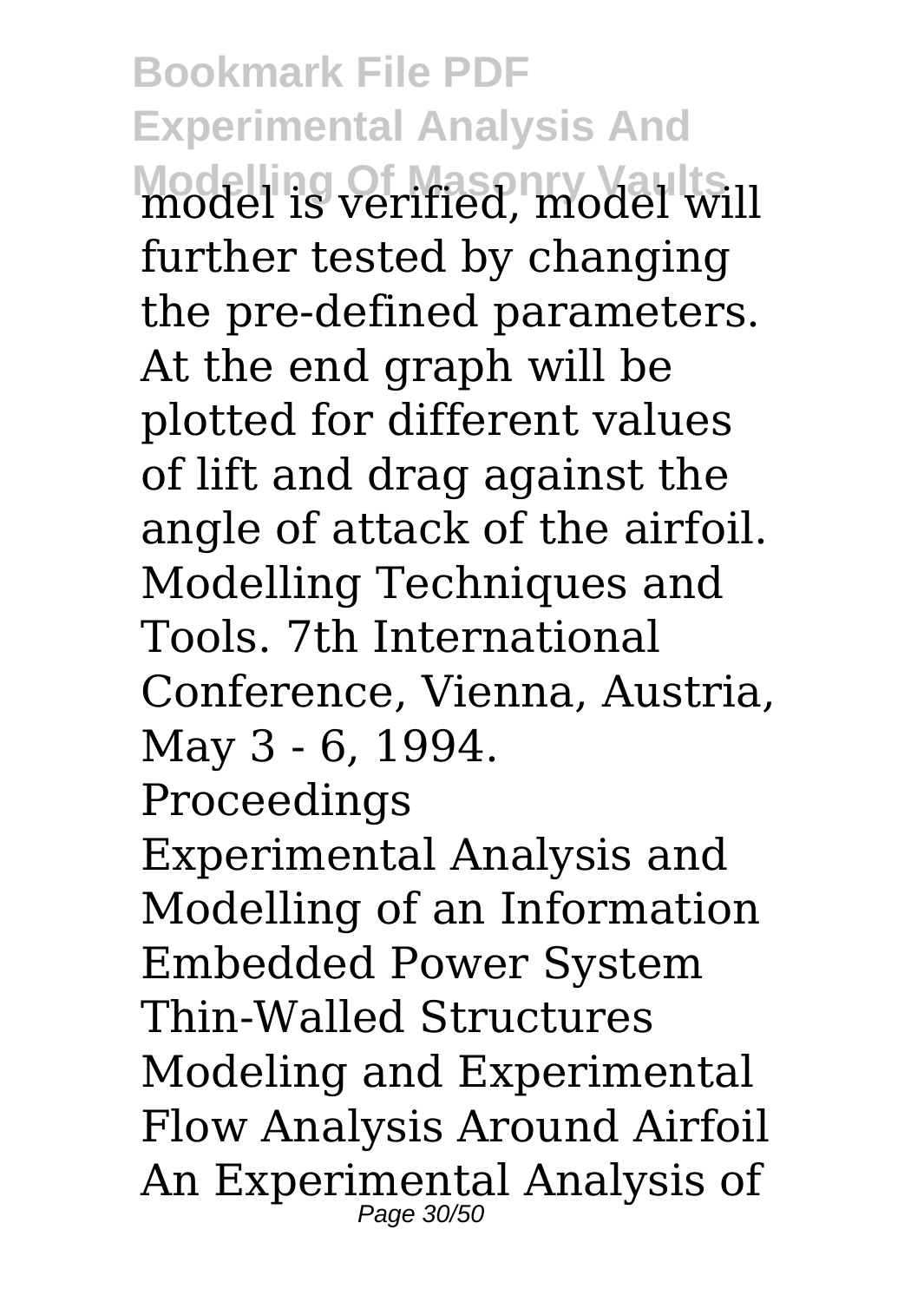**Bookmark File PDF Experimental Analysis And Modelling Of Masonry Vaults** Two-fluid Traffic Model Parameter Sensitivity Experimental analysis and modelling of semi-rigid steel joints under cyclic reversal loading

The increasing trend among several manufacturing industries of producing precise and complex micro-pieces with three-dimensional geometries and shapes has forced researchers to develop new micro-techniques. Micromilling is a key technology characterized by a material removal performed by mechanical interaction between a tool with sharp edges and a workpiece. Cutting force prediction at micro-scale is an important research field in order to enable correct choice of cutting parameters, correct design of Page 31/50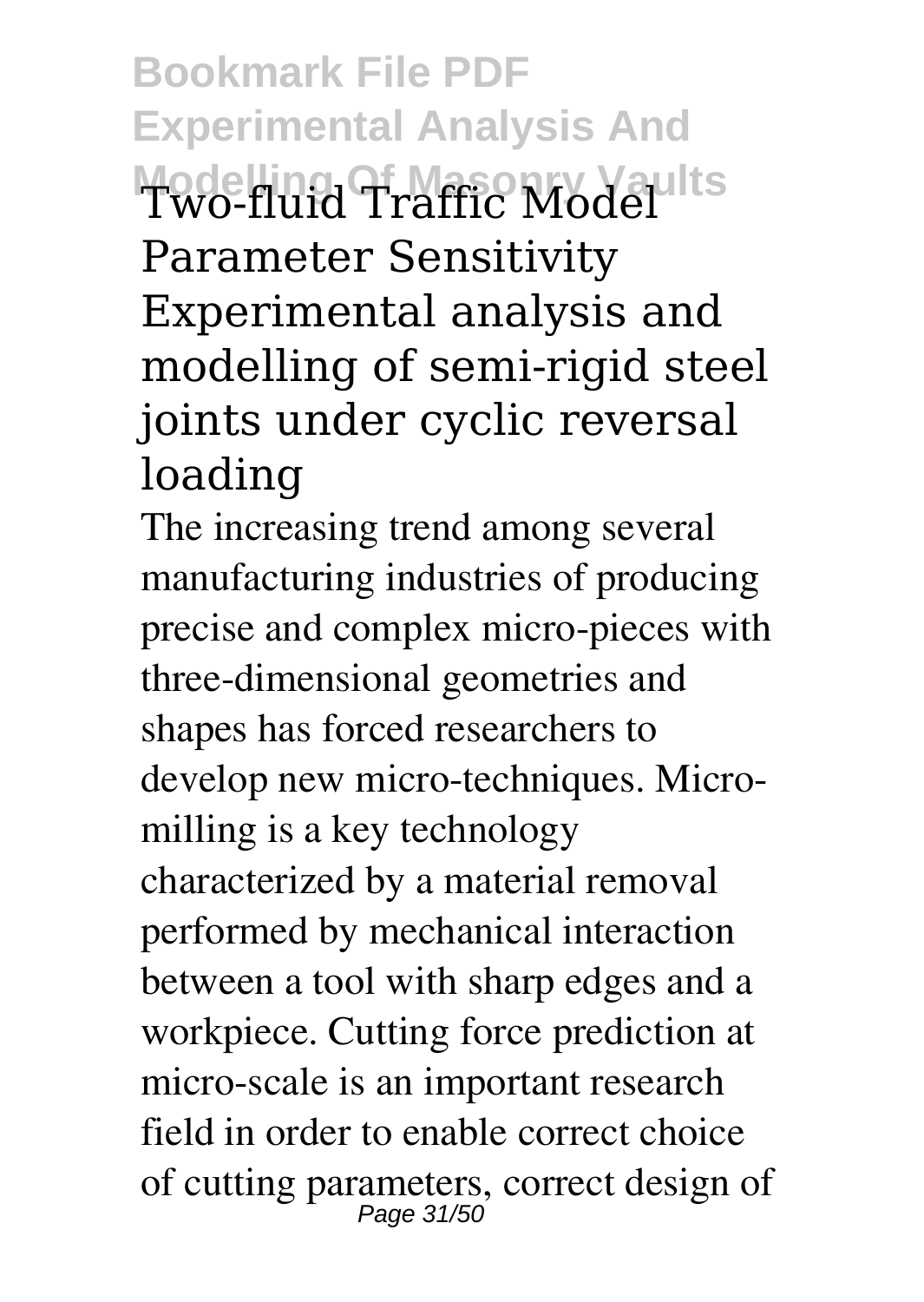**Bookmark File PDF Experimental Analysis And Modelling Of Masonry Vaults** micro tools and estimation of machining tolerances. This work aims to determine if the finite element model taken as an input for a global dynamic model is accurate enough to simulate experimental measurements, therefore a simulation approach and experimental tests are performed to be compared. The dynamic simulation software employed is DyStaMill which has been developed in the faculty of engineering. The software is based in three fundamental aspects: modeling of the cutting forces, modeling of the surface generation and prediction of the displacement between the tool and the workpiece. The experimental plan followed comprises slot milling tests and shoulder milling tests with small feed per tooth and several cutting

Page 32/50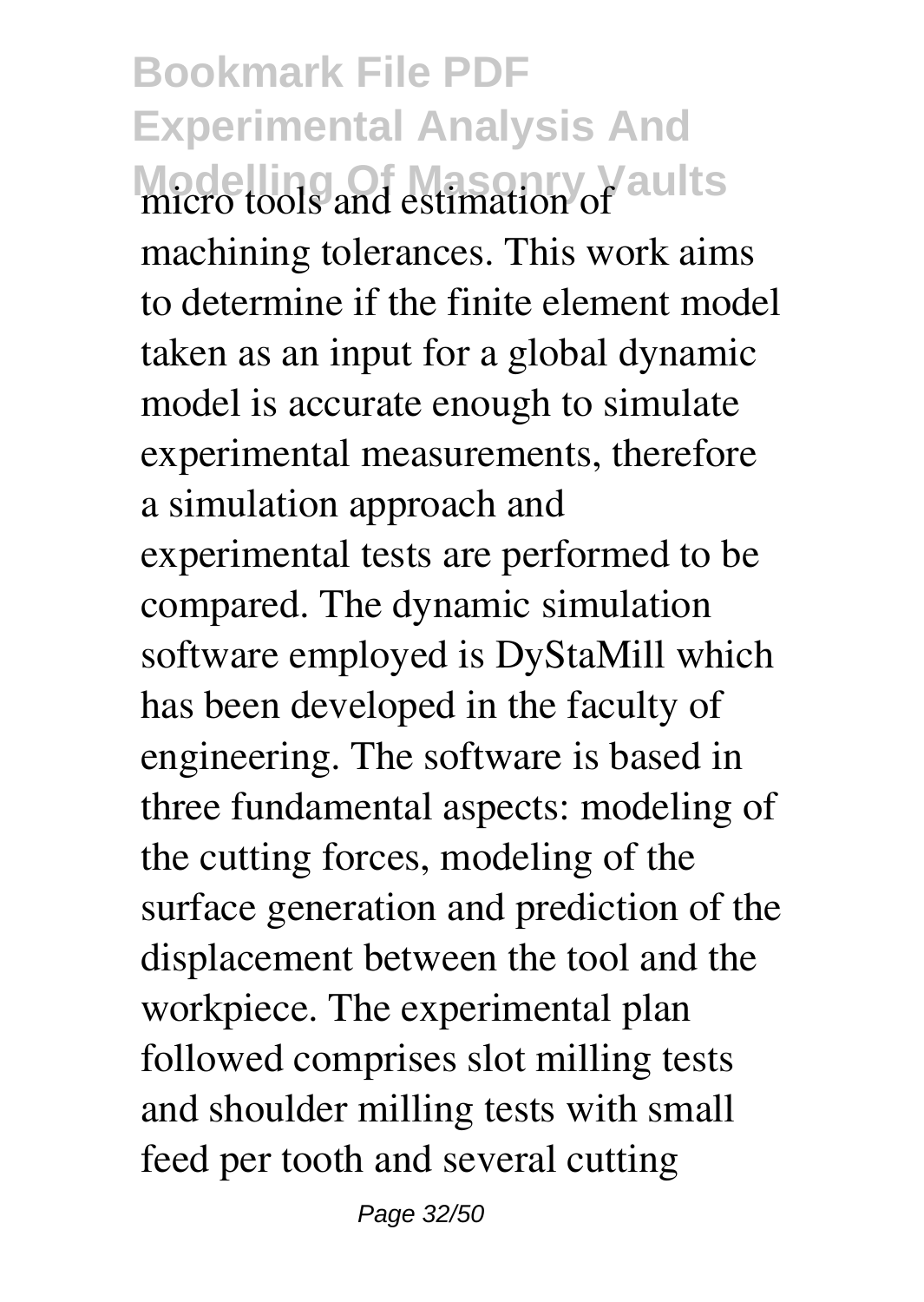**Bookmark File PDF Experimental Analysis And** parameters to titanium (Ti6Al4V)<sup>ts</sup> workpieces. The calculations for the developed cutting force model are compared to the experimental findings. The comparison shows significant differences between measurements and simulation on the values of the efforts. These differences can be explained by the cutting edge radius which is different between simulations and experiments and to a possible effect of cutter run-out. Finally, an inverse analysis confirmed the validity of the model when correct input parameters are given.

The homogenization of single phase gases or liquids with chemical reactive components by mixing belongs to one of the oldest basic operations applied in chemical engineering. The mixing

Page 33/50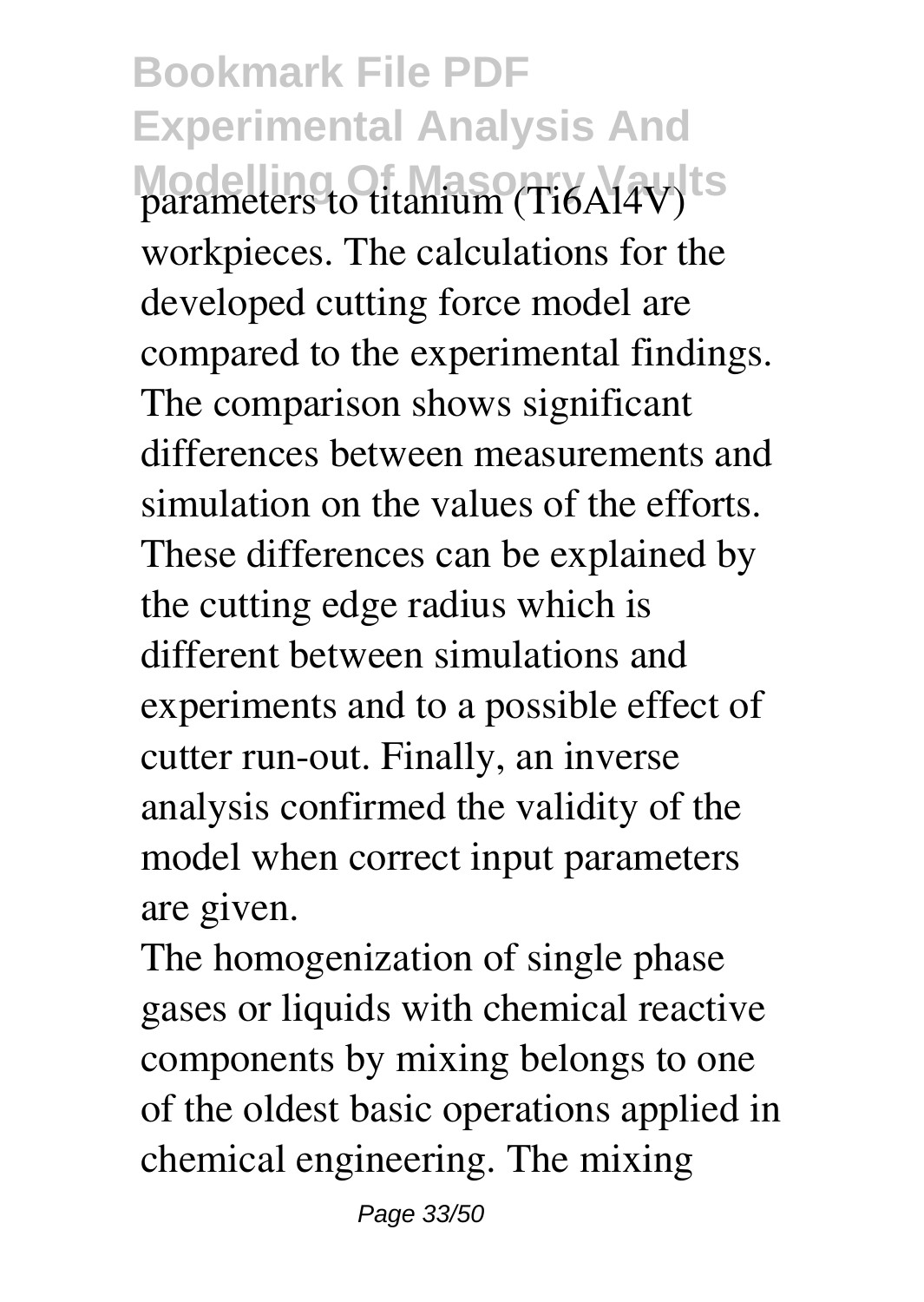**Bookmark File PDF Experimental Analysis And Modelling Of Masonry Vaults** process is used as an essential step in nearly all processes of the chemical industry as well as the pharmaceutical and food ind- tries. Recent experimentally and theoretically based results from research work lead to a fairly good prediction of the velocity fields in differend kinds of mixers, where as predictions of simultaneously proceeding homogeneous chemical retions, are still not reliable in a similar way. Therefore the design of equipment for mixing processes is still derived from measurements of the so called Imixing time which is related to the applied methods of measurement and the special - sign of the test equipment itself. The cooperation of 17 research groups was stimulated by improved modern methods for

Page 34/50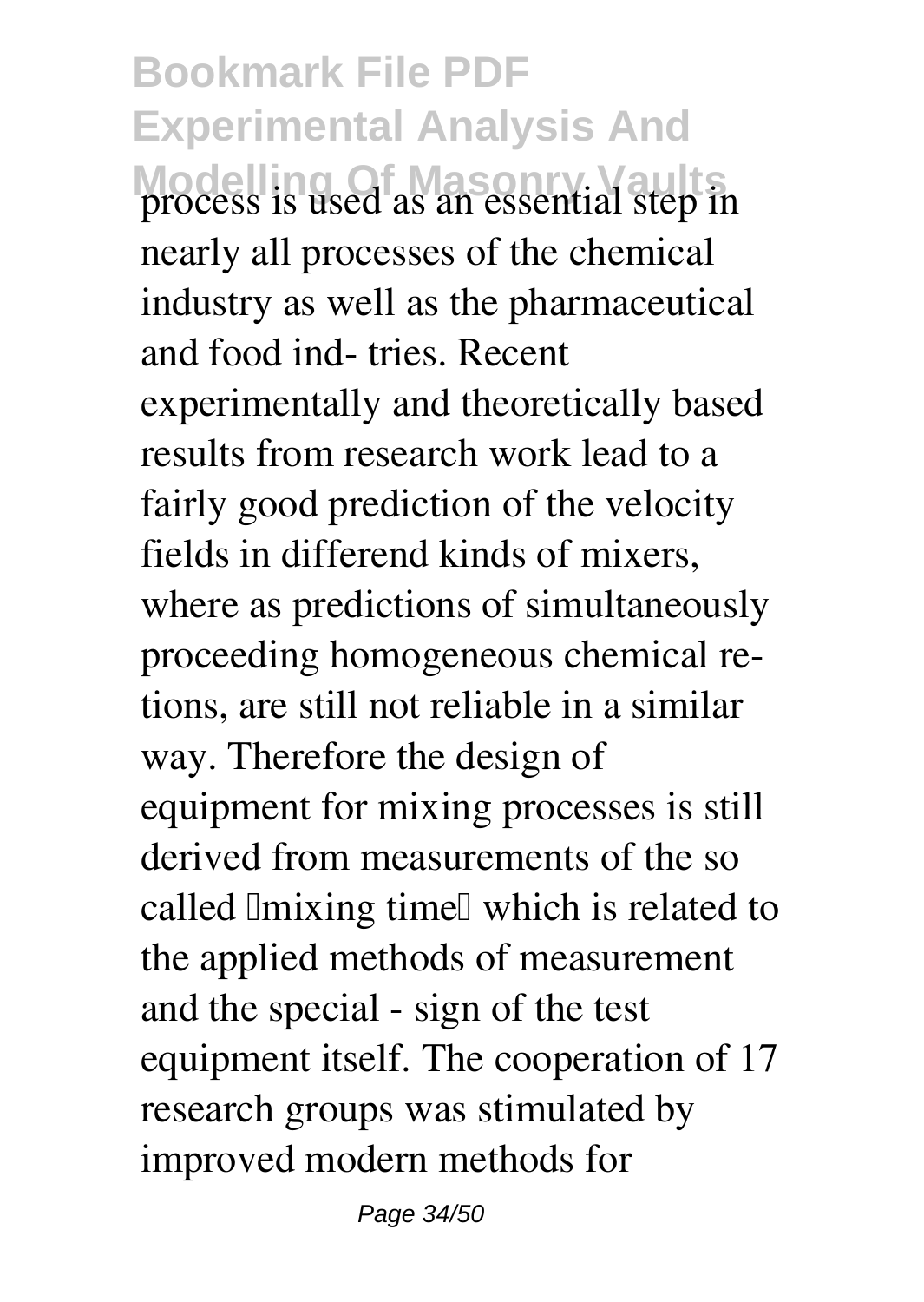**Bookmark File PDF Experimental Analysis And Modelling Of Masonry Vaults** experimental research and

visualization, for simulations and nume- cal calculations of mixing and chemical reactions in micro and macro scale of time and local coordinates. The research work was financed for a six years period within the recently finished Priority Program of the German Research Foundation (DFG) named **Analysis**, modeling and numerical prediction of flow-mixig with and without chemical reactions  $(SPP 1141)$ . The objective of the investigations was to improve the prediction of efficiencies and selectivities of chemical re- tions on macroscopic scale.

Experimental Modelling in Engineering presents the principles of experimental modeling methodically

Page 35/50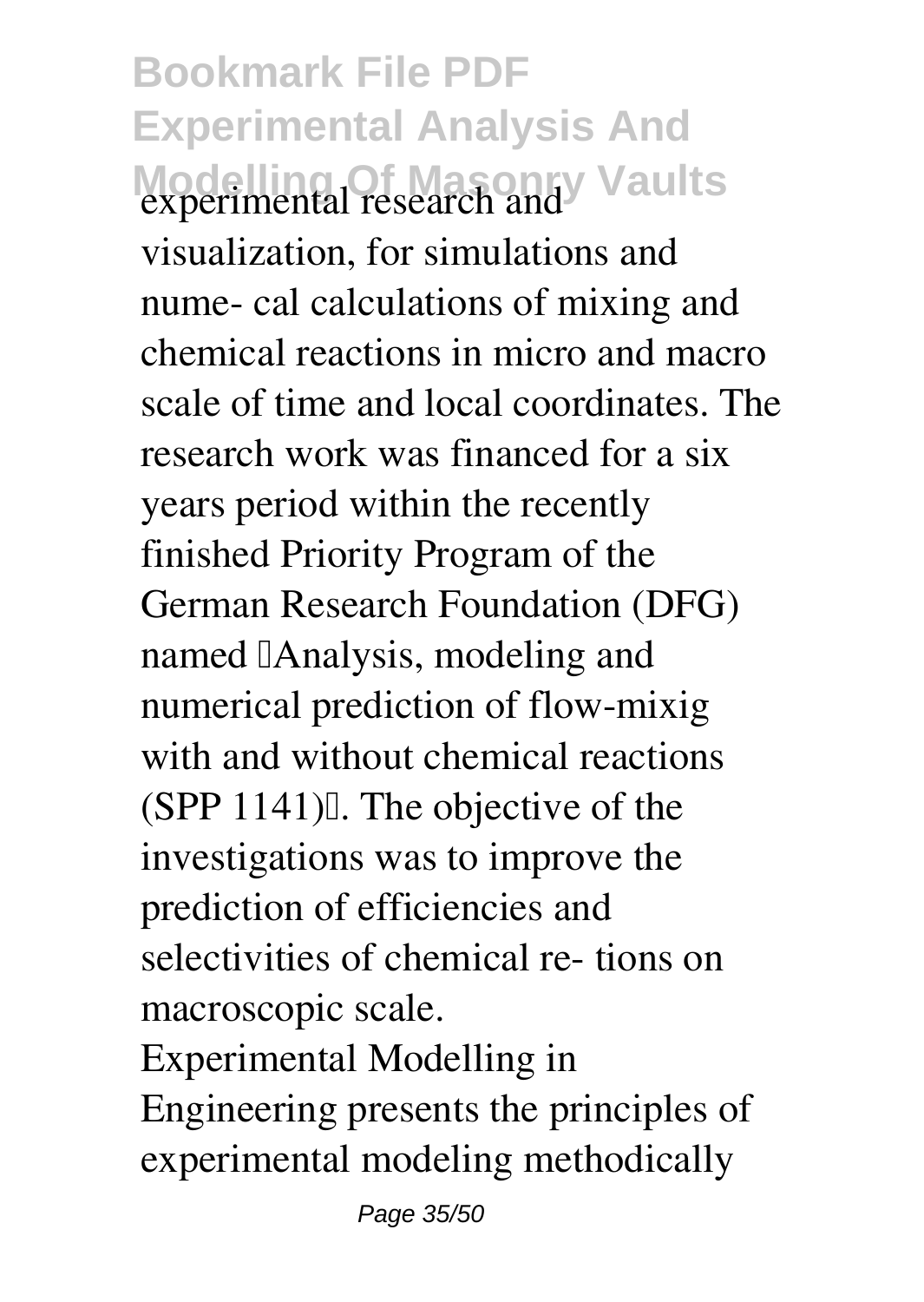**Bookmark File PDF Experimental Analysis And Modelling Of Masonry Vaults** and in such a generalized manner that they may lend themselves to application in practically all fields of technology. The book covers related topics such as modeling based on conditions of similarity; units and dimensions; the applications of homogeneity and dimensionally homogenous equations in the field; and the selection of variables in dimensional analysis. Also covered in the book are topics such as the use of models in experiments; the principle of similarity; examples in experimental modeling; and problems in dimensional analysis and model design. The text is recommended for engineers who would like to know more about the principles, concepts, behind experimental modeling, as well as its applications in

Page 36/50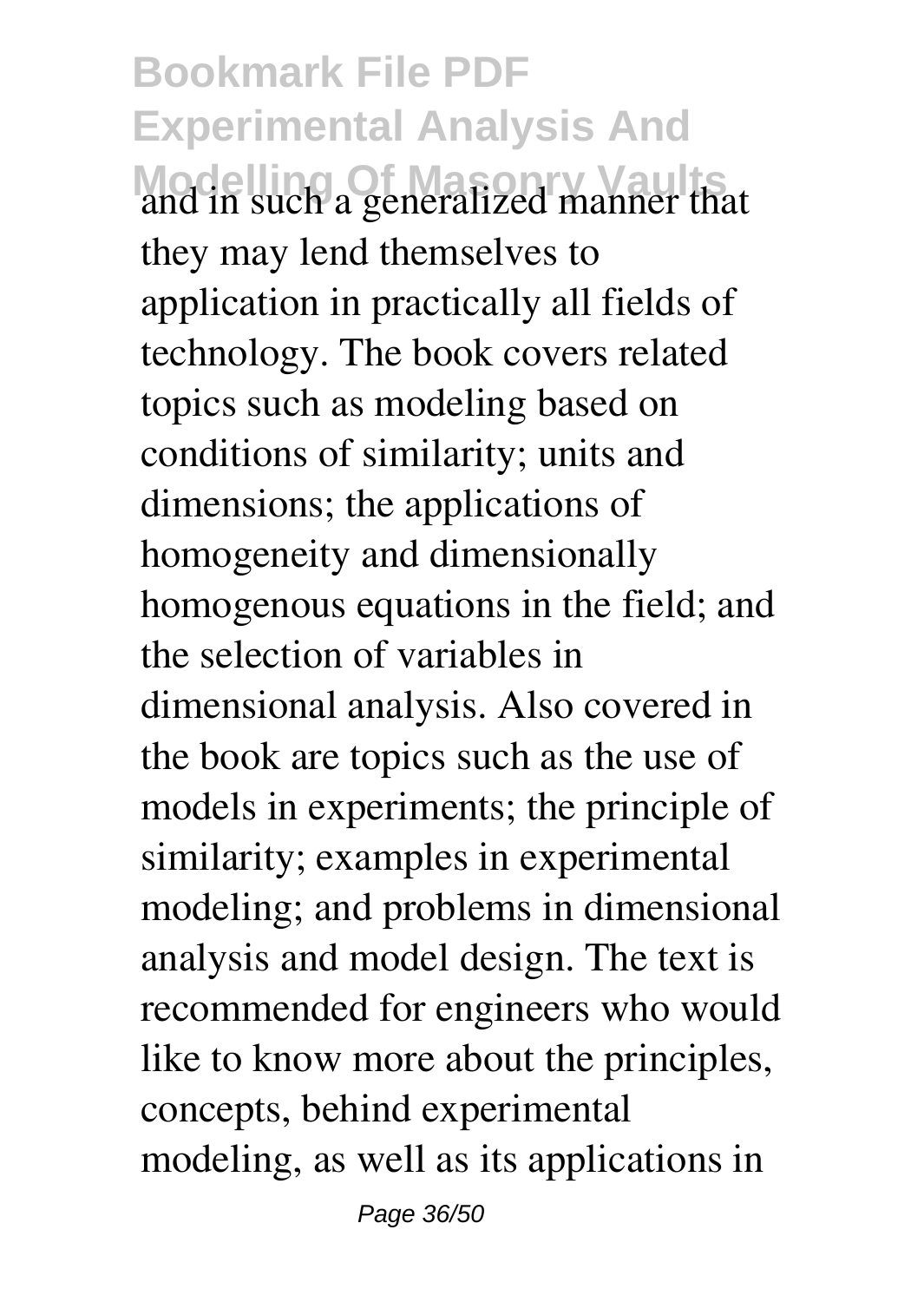**Bookmark File PDF Experimental Analysis And** engineering and other related fields. Model-based Experimental Analysis of Multicomponent Diffusion in Liquids Experimental Analysis of Bottlenecks Within a Theoretical Job Shop Hydrodynamic Modelling and Experimental Analysis of FE-DMFC **Stacks** 

Nanofluids

Dynamic Response of Highway Bridge Superstructures Subjected to Wave Action

Experimental Metastasis: Modeling and Analysis

**Behaviour of Steel Structures in Seismic Areas is a comprehensive overview of recent developments in the field of seismic resistant steel structures. It comprises a collection of papers presented at the seventh International** Page 37/50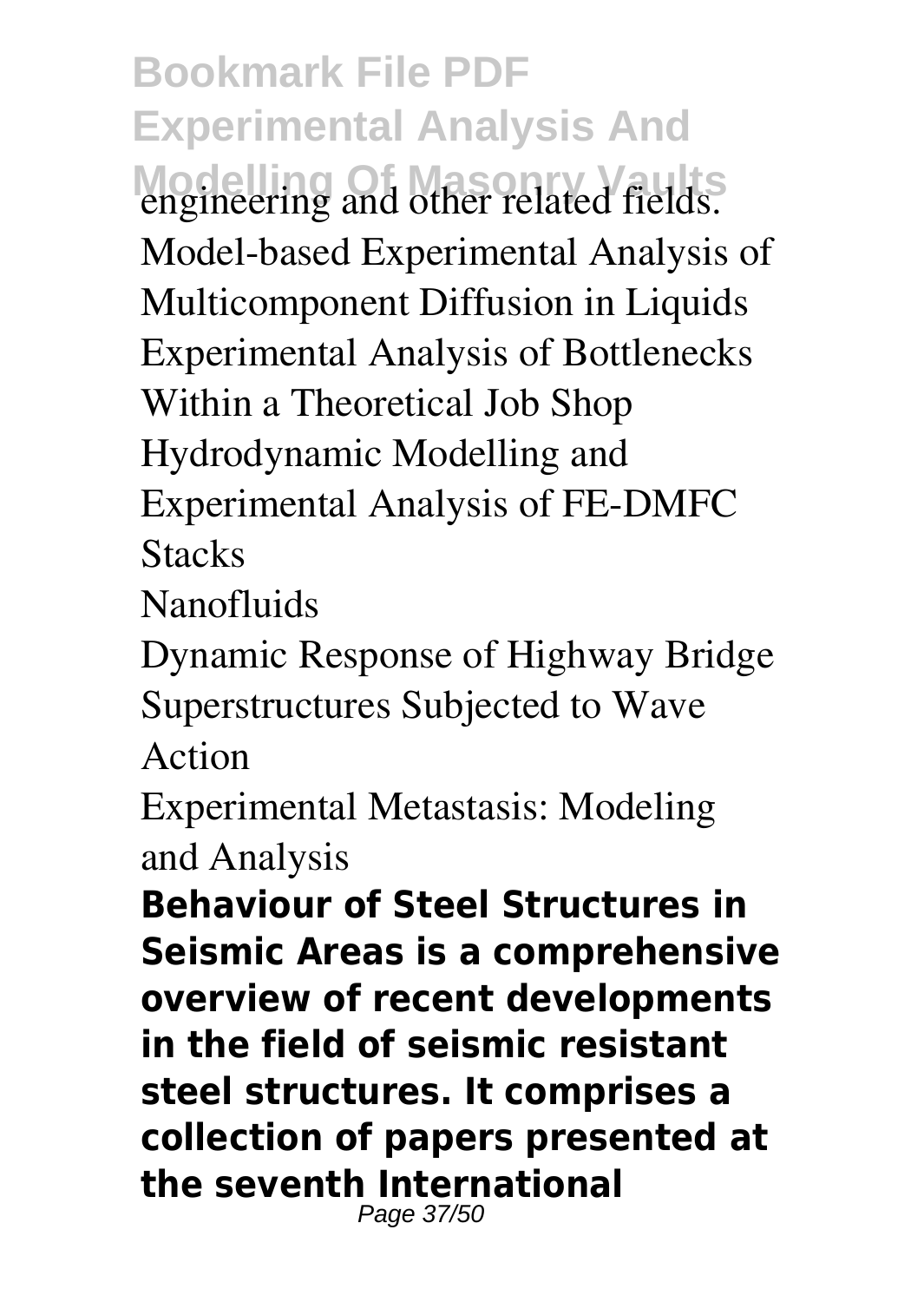**Bookmark File PDF Experimental Analysis And Modelling Of Masonry Vaults Specialty Conference STESSA 2012 (Santiago, Chile, 9-11 January 2012), and includes the state-of-the-art in both theore This is a new edition of Kleijnen's advanced expository book on statistical methods for the Design and Analysis of Simulation Experiments (DASE). Altogether, this new edition has approximately 50% new material not in the original book. More specifically, the author has made significant changes to the book's organization, including placing the chapter on Screening Designs immediately after the chapters on Classic Designs, and reversing the order of the chapters on Simulation Optimization and Kriging Metamodels. The latter two chapters reflect how active** Page 38/50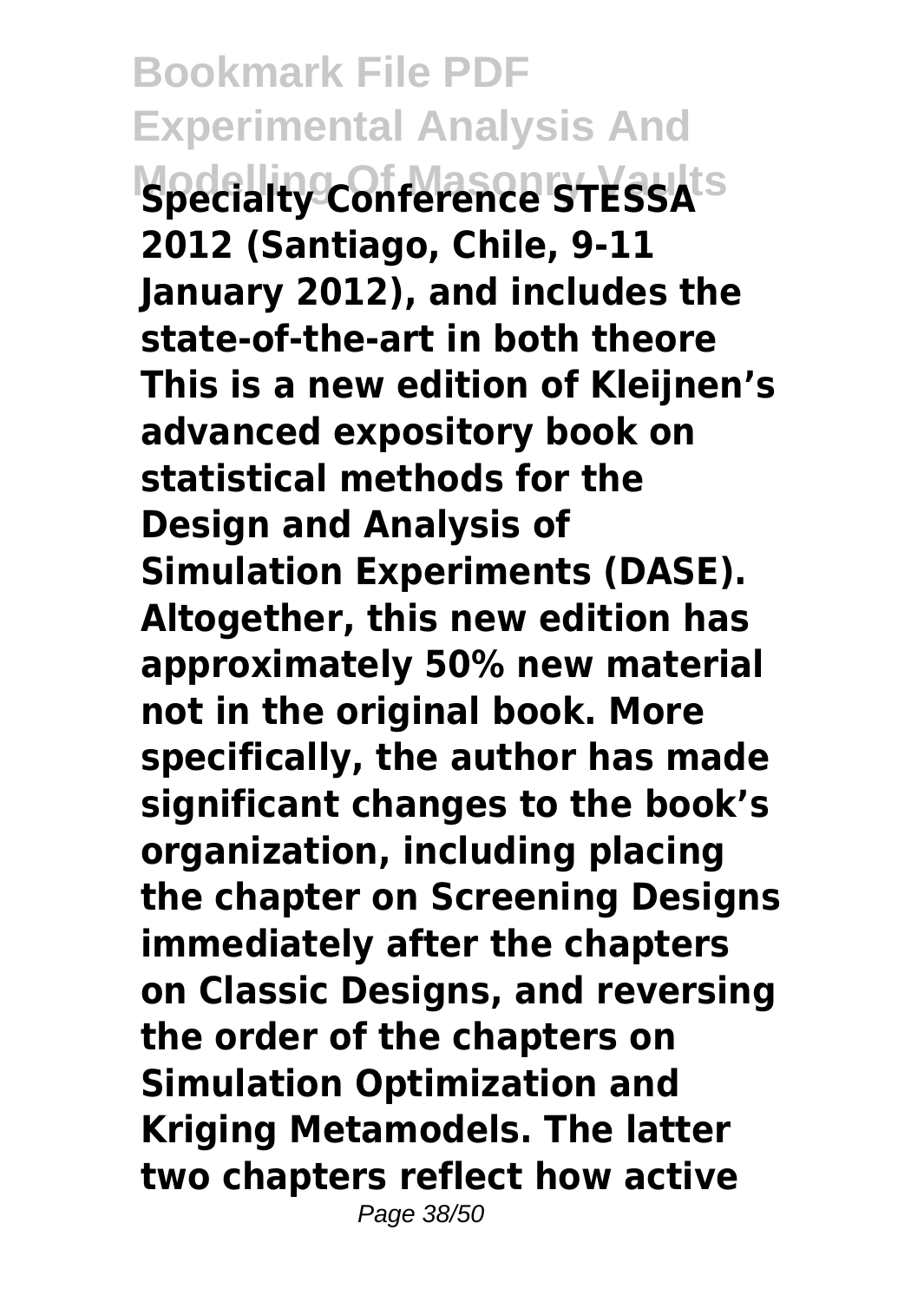**Bookmark File PDF Experimental Analysis And Modelling Of Masonry Vaults the research has been in these areas. The validation section has been moved into the chapter on Classic Assumptions versus Simulation Practice, and the chapter on Screening now has a section on selecting the number of replications in sequential bifurcation through Wald's sequential probability ration test, as well as a section on sequential bifurcation for multiple types of simulation responses. Whereas all references in the original edition were placed at the end of the book, in this edition references are placed at the end of each chapter. From Reviews of the First Edition: "Jack Kleijnen has once again produced a cutting-edge approach to the design and analysis of simulation** Page 39/50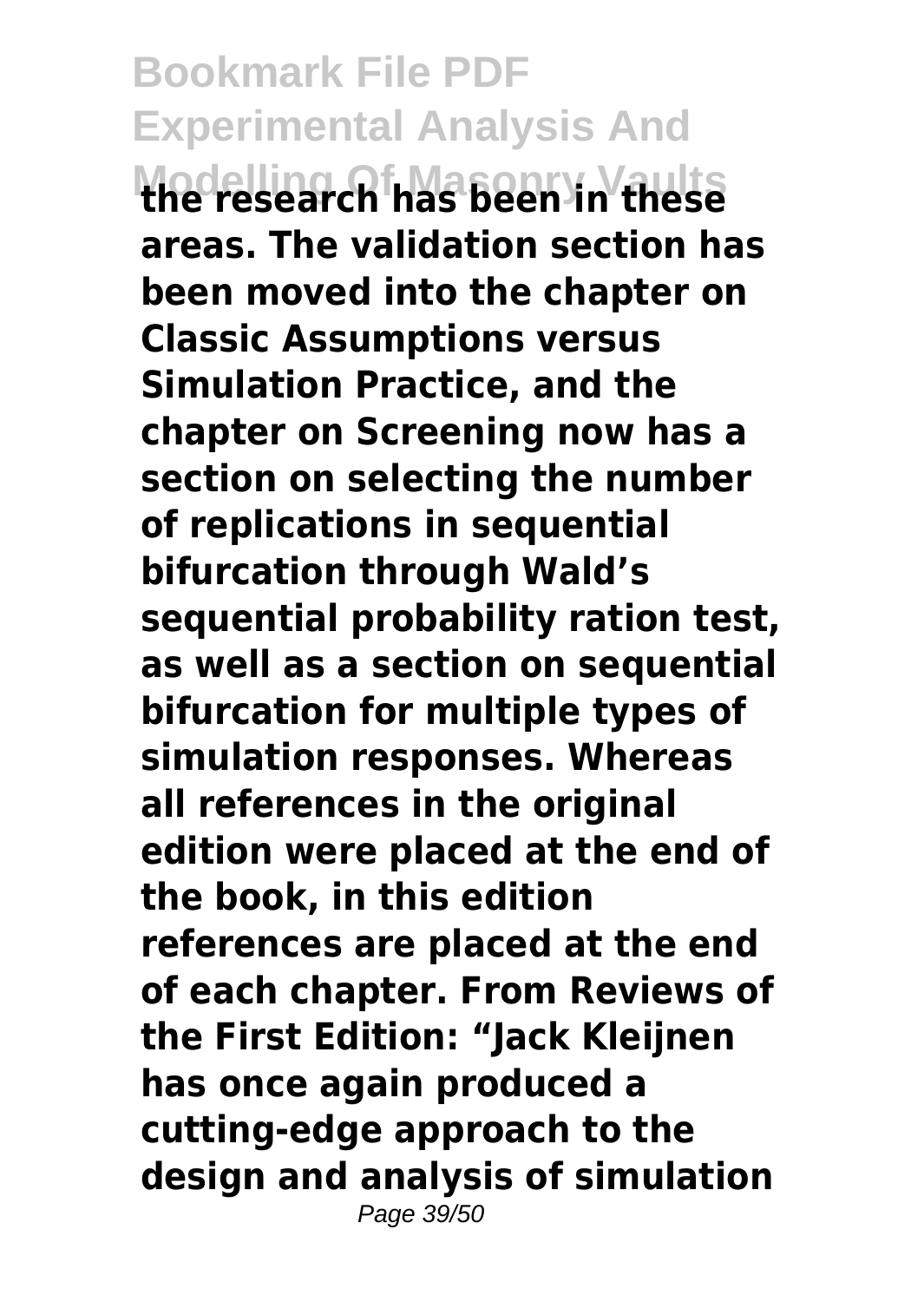**Bookmark File PDF Experimental Analysis And Modelling Of Masonry Vaults experiments." (William E. BILES, JASA, June 2009, Vol. 104, No. 486)**

**Information embedded power system via wide area network (IEPS-W) is the solution to accommodate the growing demand of wide area monitoring, protection and control. IEPS-W is an extension of traditional power systems with added monitoring, control and telecommunications facilities. An experimental platform was set up at Victorian Network Switching Centre in order to experimentally analyse the performance characteristic of Distributed Network Protocol (DNP3) over wide area network (WAN). In this experiment, real time data were sent from Intelligent Electronic Devices to** Page 40/50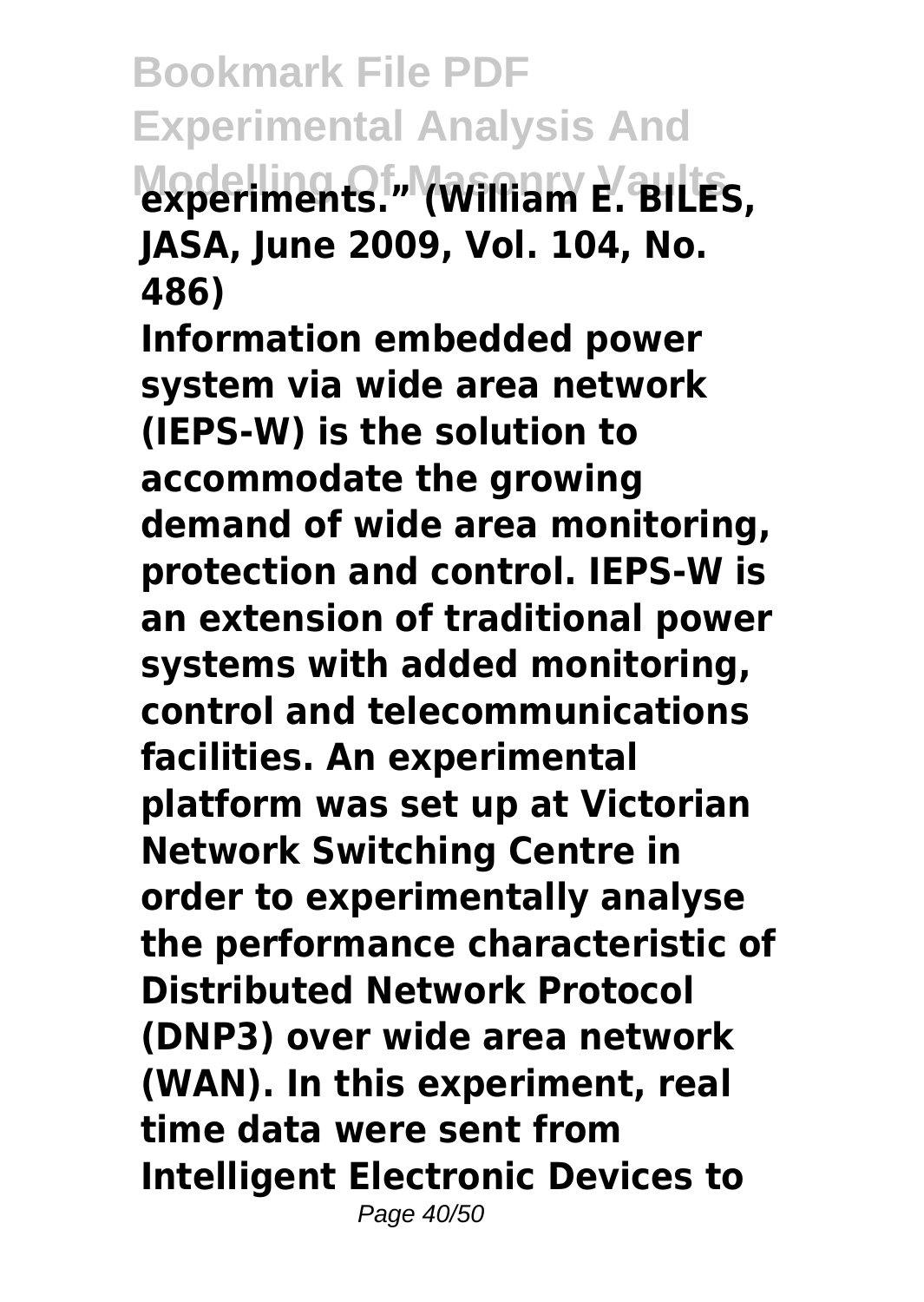**Bookmark File PDF Experimental Analysis And Modelling Of Masonry Vaults utility control center using WAN. Experimental work reveal that measurement delays associated with DNP3 over WAN is high, as this type of network is much more complex due to the added complexities of routing and switching. This requires further development of DNP3 protocol to be reliably used in IEPS-W. Hence, DNP3 was further developed using Optimized Network Engineering Tools (OPNET). Finally, a new protocol has been developed based on DNP3 protocol to reliably and securely transmit power system data for IEPS-W. Experimental Analysis and Computer Modelling of Turbocharger System Pressure Drop**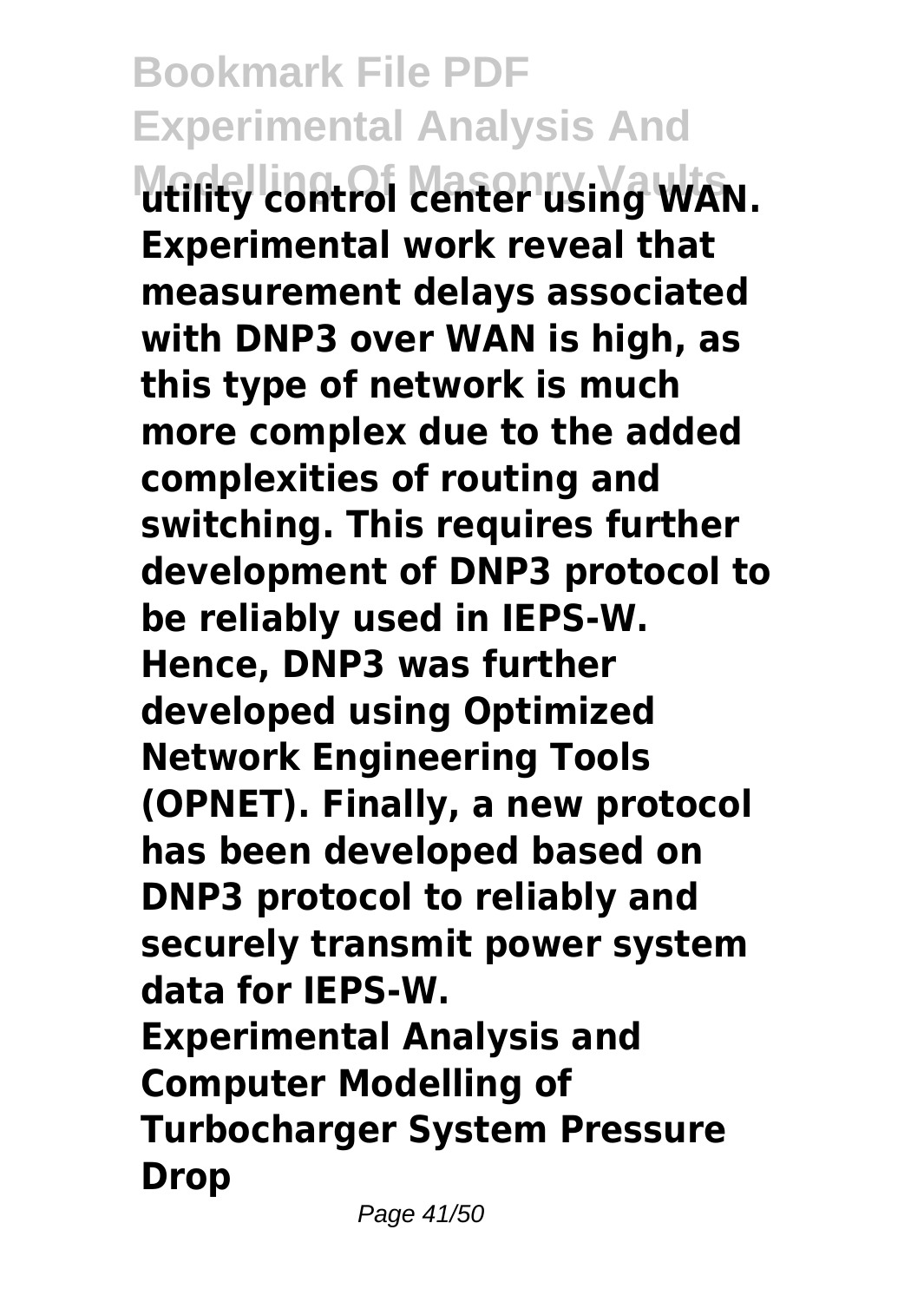**Bookmark File PDF Experimental Analysis And Model-based Experimental Analysis for Robust Identification of Complex Reaction Kinetics Experimental Analysis of a Haunched, Skewed, Reinforced Concrete, Rigid-frame Bridge Model**

**Micro and Macro Mixing Experimental Analysis of a Plastic Model Multicell Cantilever Box Beam With 30° Sweep An Experimental Analysis of Multiperspective Convolutional Neural**

## **Networks**

Reliable damage detection is crucial for assessing the integrity of a structure. A structural health monitoring (SHM) system reduces the chances of fatal accidents by performing continuous monitoring of a structure. In this thesis, a well-established SHM technique, the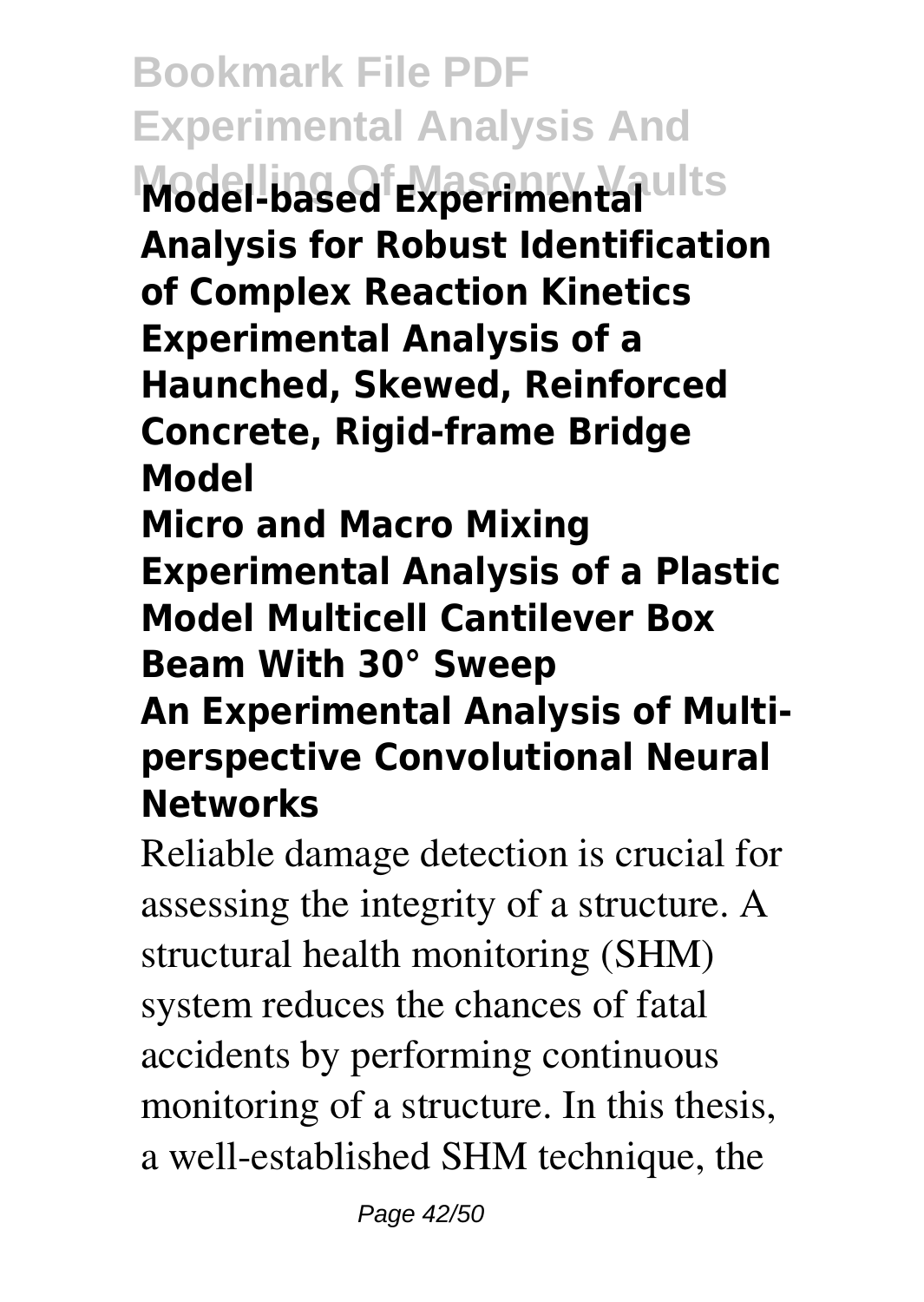**Bookmark File PDF Experimental Analysis And Modelling Of Masonry Vaults** Lamb wave-based approach, is used for damage detection in composite materials. Composite coupons are fabricated using a vacuum assisted resin transfer molding (VARTM) process. The damage to be detected is a pre-existing transverse crack in the coupon. Surface mounted piezoelectric actuators are used to generate Lamb waves in the composite coupon. Experiments were carried out on a composite coupon with a manufactured embedded crack-like defect in the middle four plies for two different orientations, [016]\_T and  $[0_6/90_4/0_6]$  T and a composite coupon with a surface crack with [016]<sup>T</sup> orientation. The response from both undamaged and damaged (simulated crack) coupons is obtained

Page 43/50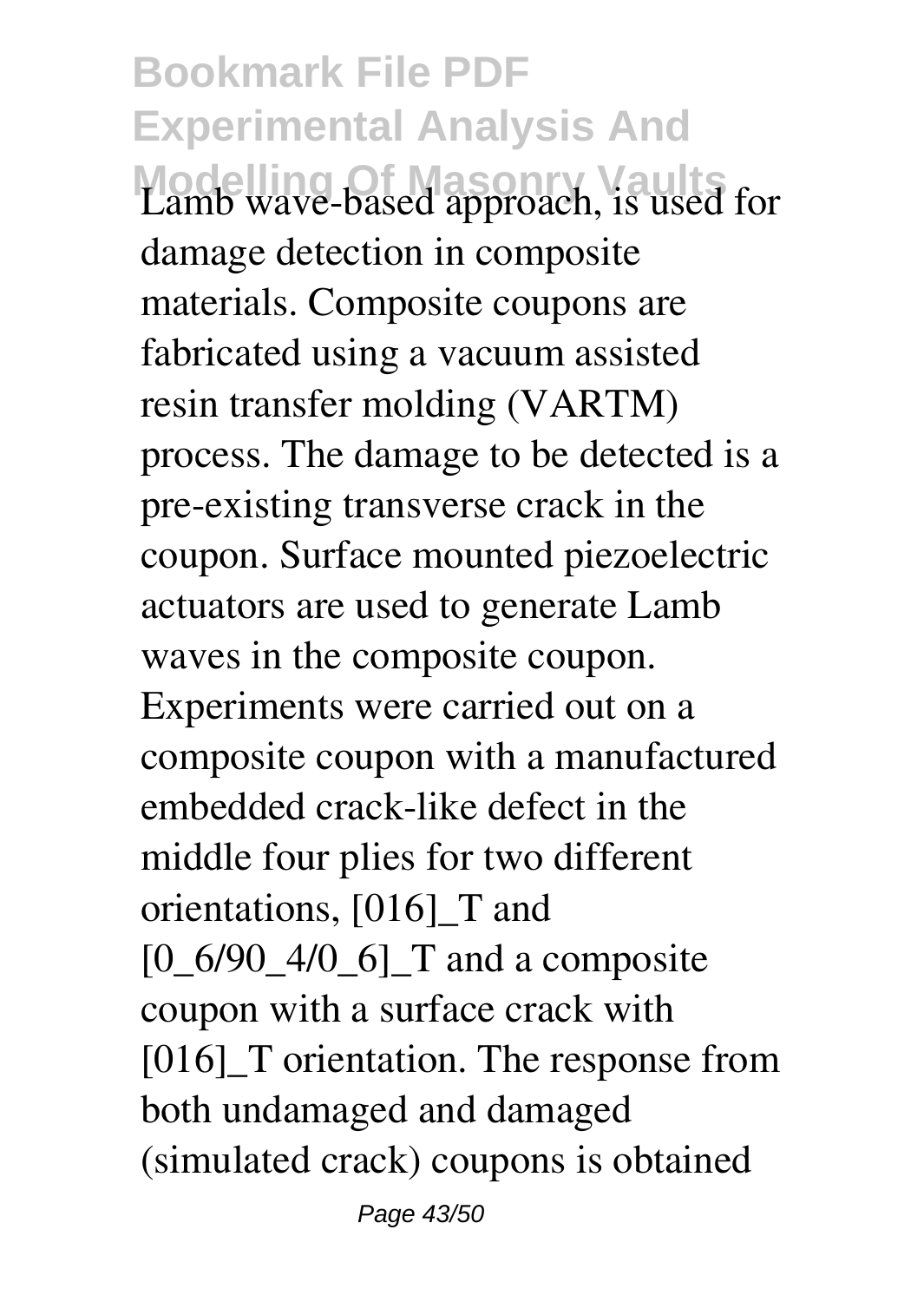**Bookmark File PDF Experimental Analysis And Modelling Of Masonry Vaults** using surface mounted piezoelectric sensors. A numerical study of the composite coupon with the simulated crack was conducted using finite element methods (FEM) and the model was verified using the experimental results. The FEM model is validated for crack modeling using static shear lag analysis applied at the crack as well as for dynamic loading. The active Lamb wave method, using the antisymmetric mode, could detect a surface crack but was insensitive to the embedded crack. The effect of crack depth and crack location on damage detection efficiency was also studied. FEM models were also used for sensor placement optimization. Aerodynamic analysis using

computational fluid dynamics (CFD) is

Page 44/50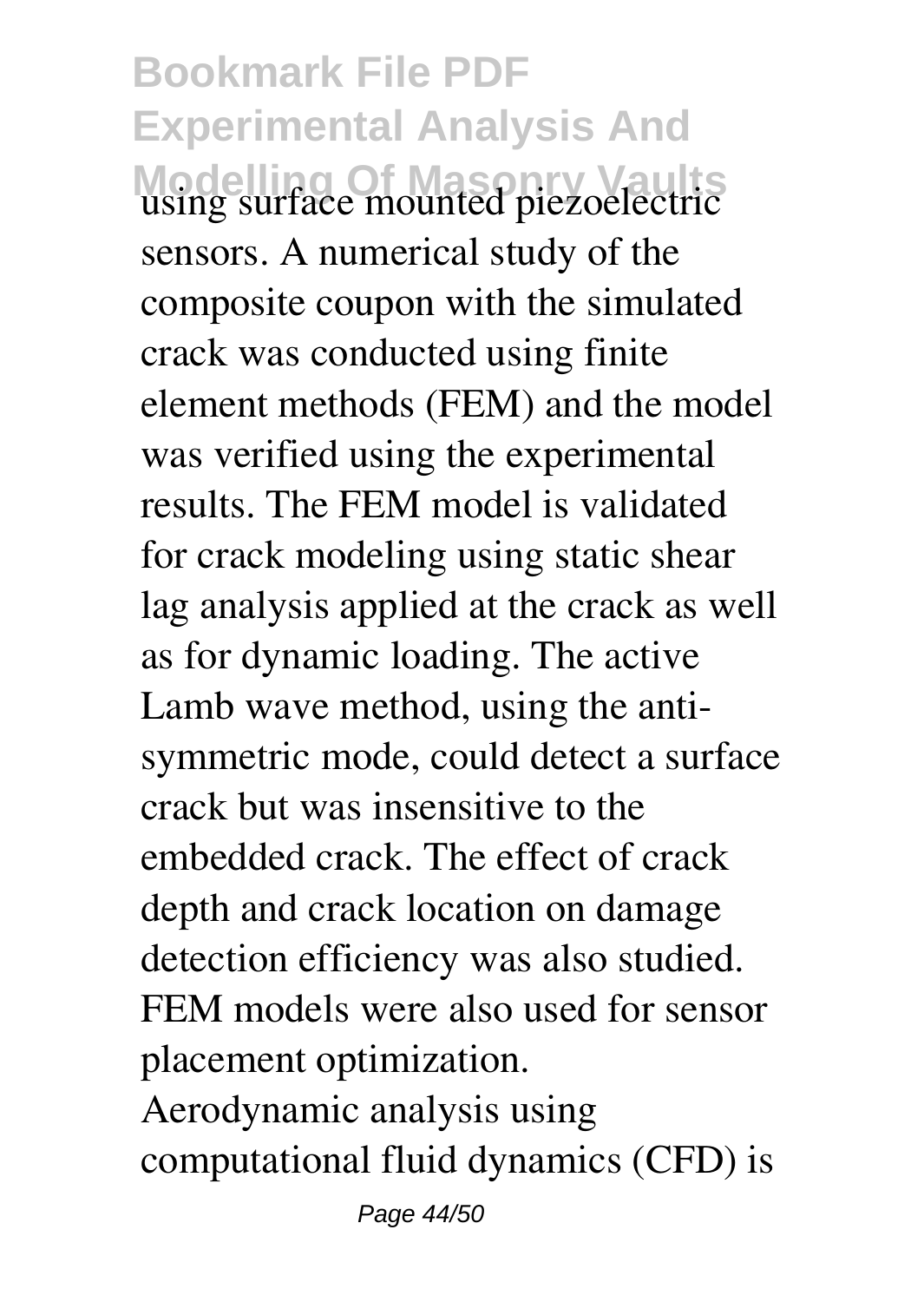**Bookmark File PDF Experimental Analysis And Modelling Of Masonry Vaults** most fruitful when it is combined with a thorough program of wind tunnel testing. The understanding of aerodynamic phenomena is enhanced by the synergistic use of both analysis methods. A technique is described for an integrated approach to determining the forces and moments acting on a wind tunnel model by using a combination of experimentally measured pressures and CFD predictions. The CFD code used was FLO57 (an Euler solver) and the wind tunnel model was a heavily instrumented delta wing with 62.5 deg of leading-edge sweep. A thorough comparison of the CFD results and the experimental data is presented for surface pressure distributions and longitudinal forces and moments. The

Page 45/50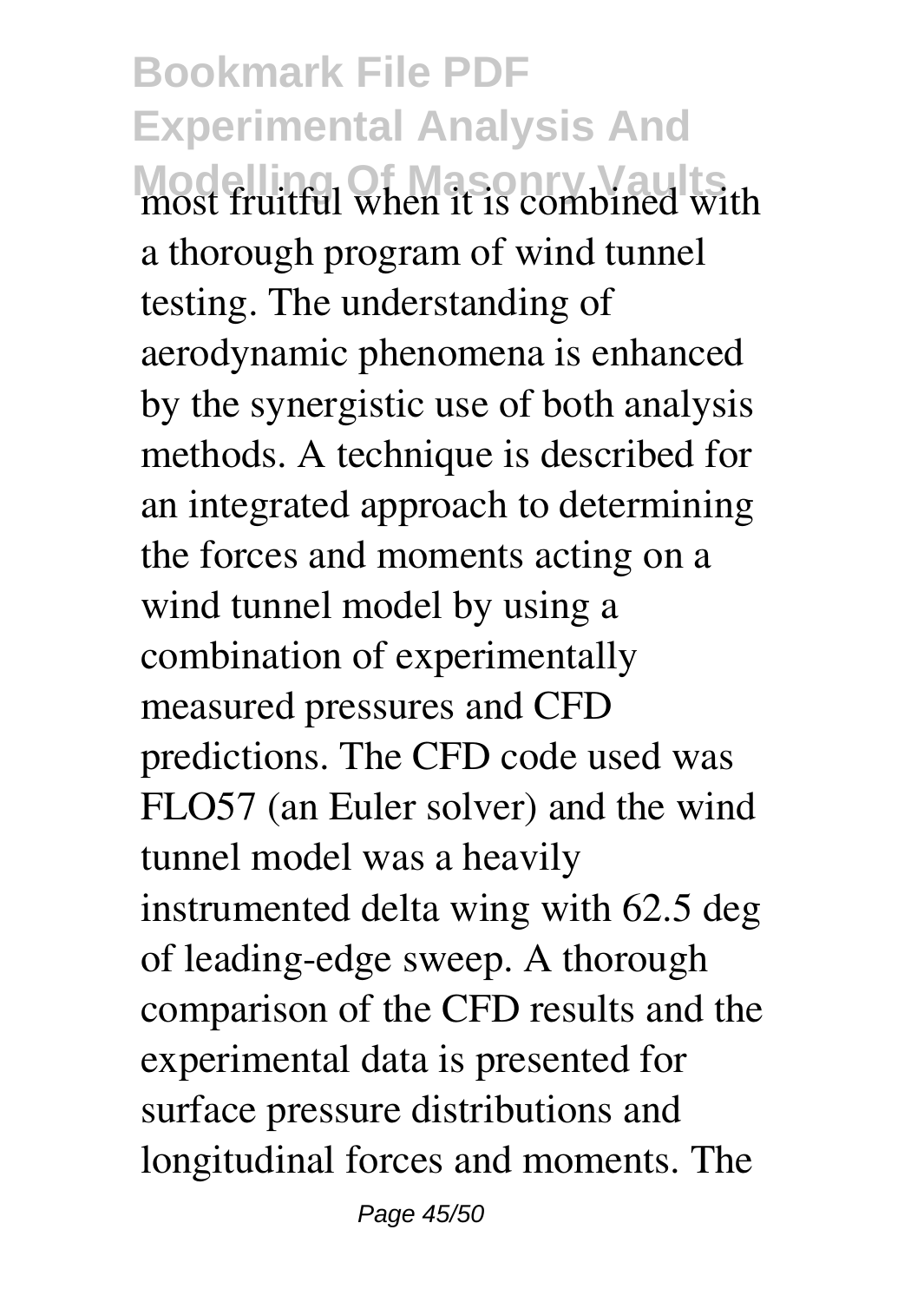**Bookmark File PDF Experimental Analysis And Modelling Of Masonry Vaults** experimental pressures were also integrated over the surface of the model and the resulting forces and moments are compared to the CFD and wind tunnel results. The accurate determination of various drag increments via the combined use of the CFD and experimental pressures is presented in detail. Melton, John E. and Robertson, David D. and Moyer, Seth A. Ames Research Center...

Nanofluids: Mathematical, Numerical and Experimental Analysis provides a combined treatment of the numerical and experimental aspects of this crucial topic. Mathematical methods such as the weighted residual method and perturbation techniques, as well as numerical methods such as Finite Element and Lattice-Boltzmann are

Page 46/50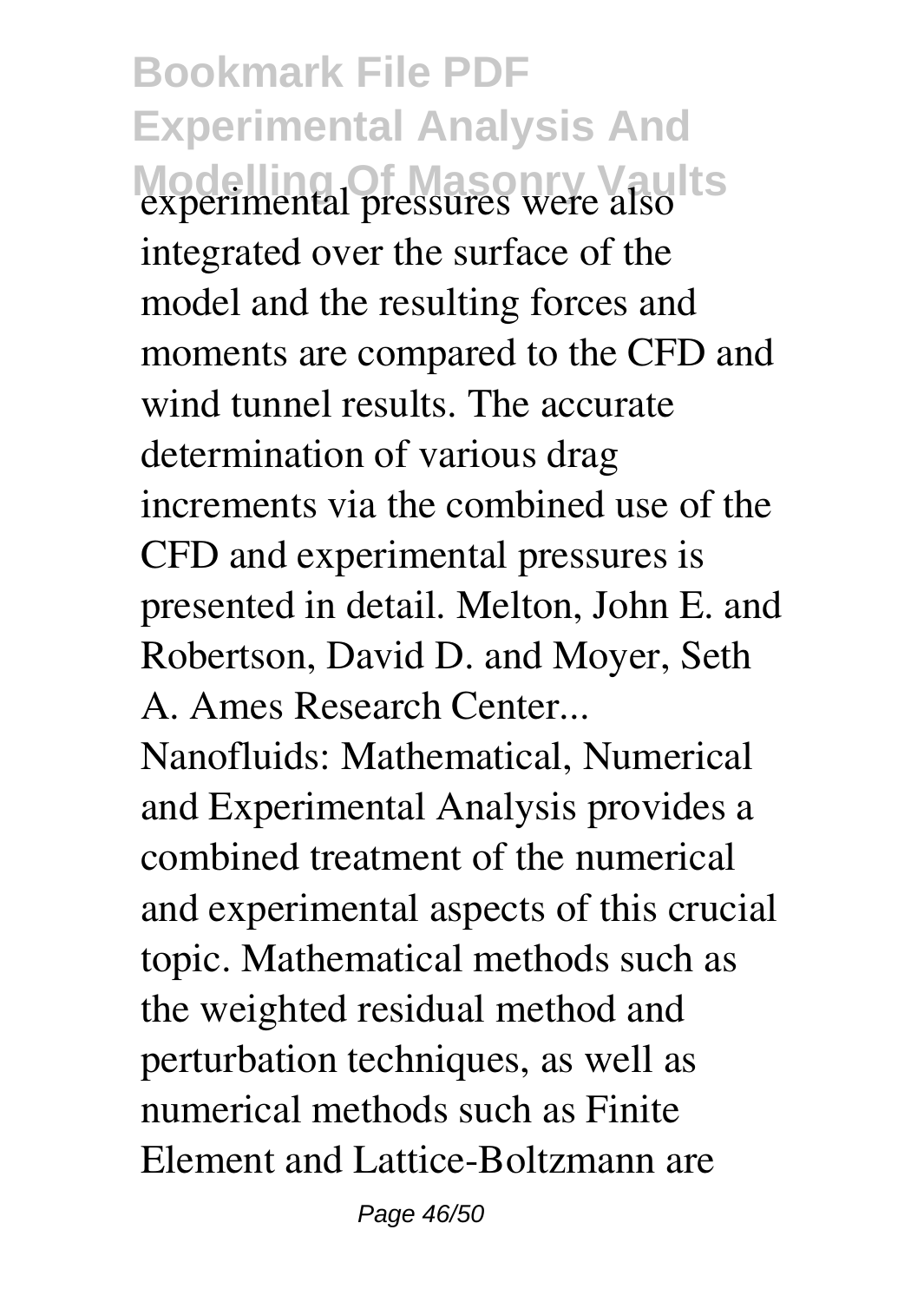**Bookmark File PDF Experimental Analysis And Modelling Of Masonry Vaults** addressed, along with experimental methods in nanofluid analysis. The effects of magnetic field, electric field and solar radiation on the optical properties and synthesis of nanofluid flow are examined and discussed as well. This book also functions as a comprehensive review of recent progress in nanofluids analysis and its application in different engineering sciences. This book is ideal for all readers in industry or academia, along with anyone interested in nanofluids for theoretical or experimental design reasons. Explains the governing equations in which magnetic or electric fields are applied Gives instructions on how to confirm numerical modeling results by comparing with experimental outcomes Provides detailed

Page 47/50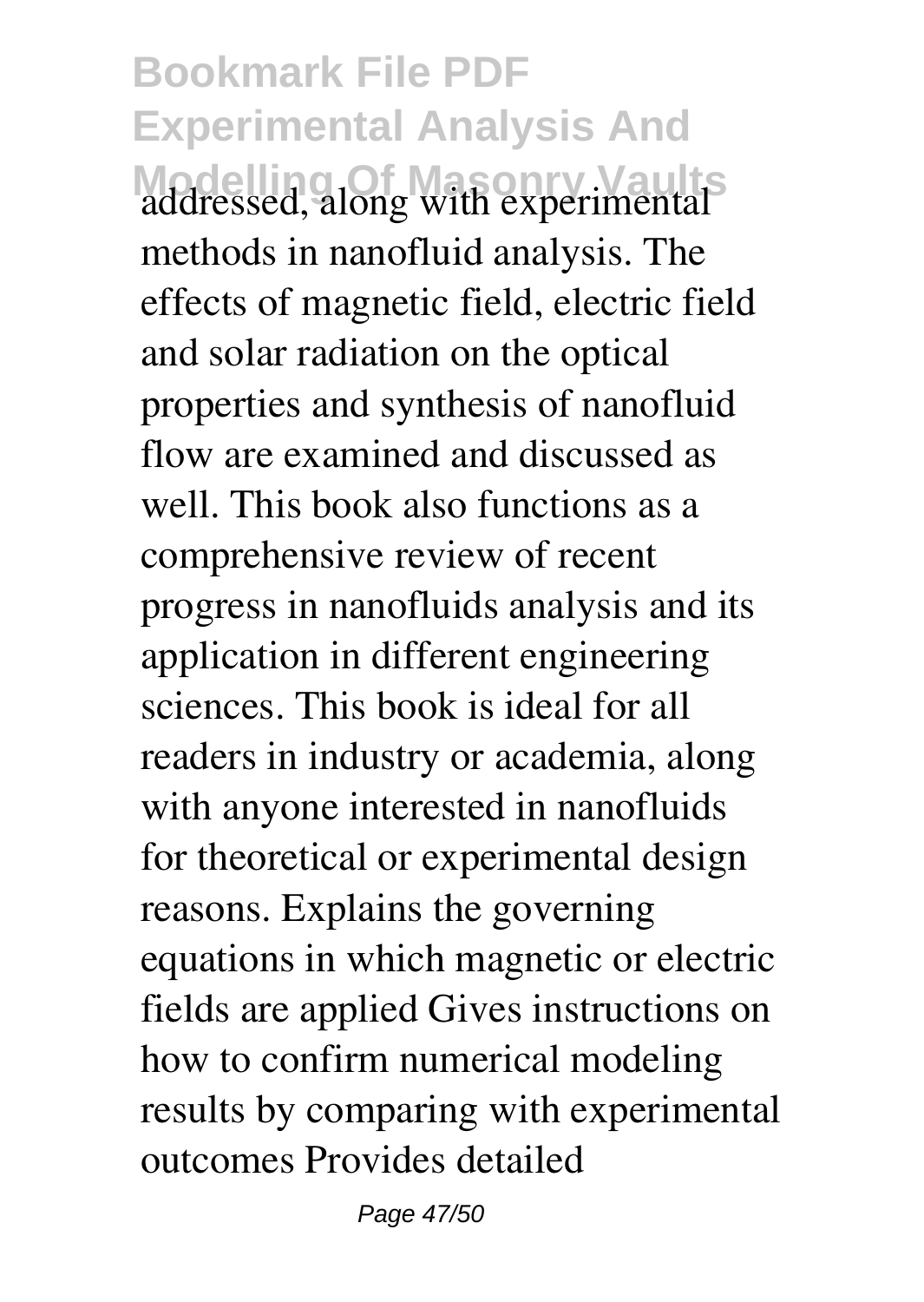**Bookmark File PDF Experimental Analysis And Modelling Of Masonry Vaults** information on the governing equations where nanofluids are used as a working fluid

Paris 17-19 October 1988. - Numerical and experimental analysis in structural optimization. 1988,2

Analysis, Simulation and Numerical Calculation

STESSA 2000: Behaviour of Steel Structures in Seismic Areas

Proceedings of the Third International

Conference STESSA 2000, Montreal,

Canada, 21-24 August 2000

Experimental Analysis and FEA

Modeling of Sensor Response in

Composites for Structural Health Monitoring

Design and Analysis of Simulation Experiments

This specific research article is aimed to

Page 48/50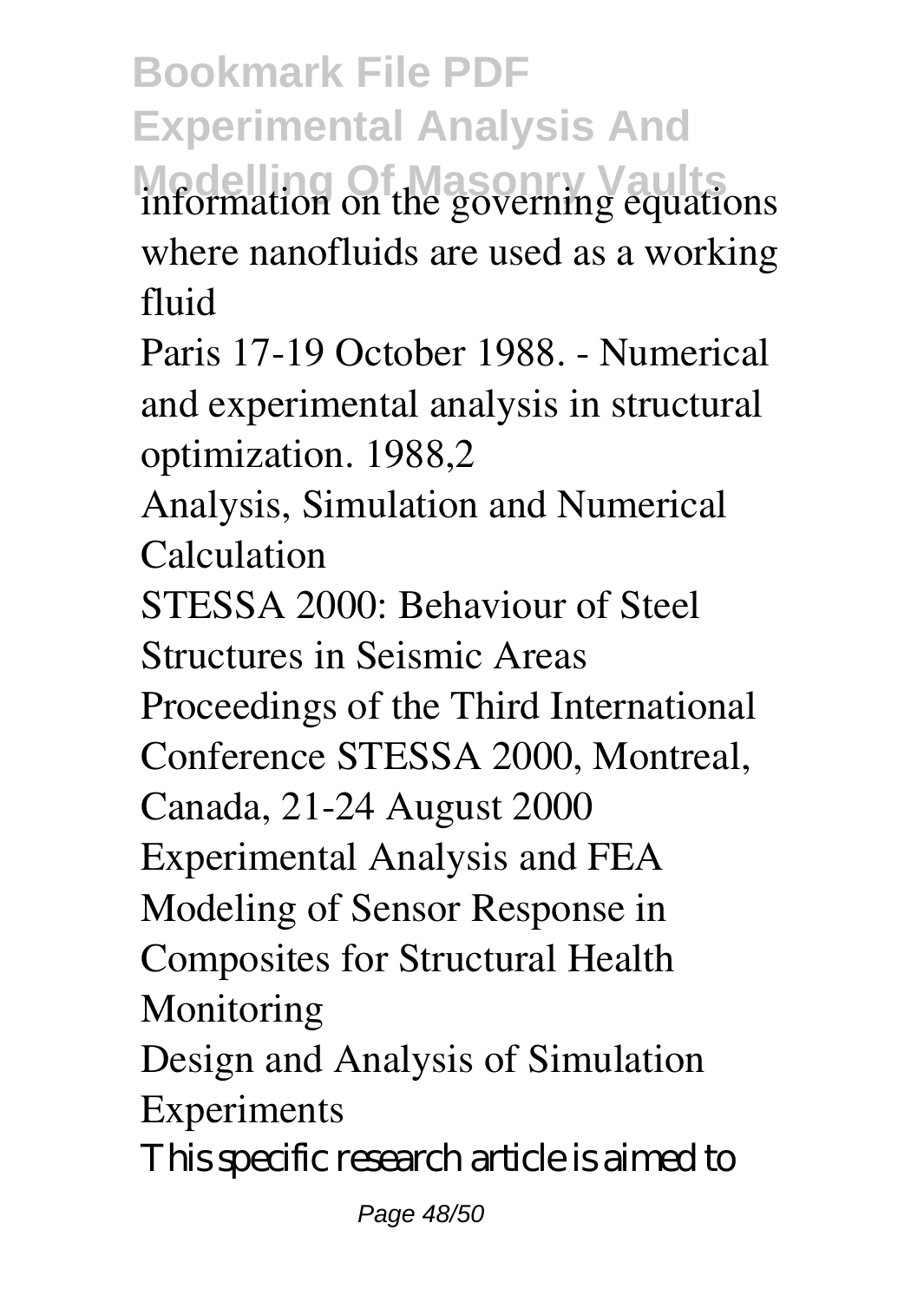**Bookmark File PDF Experimental Analysis And Modelling Of Masonry Vaults** compare & conclude which type of road is feasible & is good to have on a particular situation. The comparison of the study shows that the white topping of both types of roads improves the life span of the road & its withstanding capability. In this research paper the comparison of bitumen road & RCC white topping is carried out followed by series of tests to prove the proposed technology. In this we are considering the road section from Peeli Kothi to Dimple Petrol Pump which is 1.9 km stretched and serves a main connecting road for commercial vehicles. Finally the proposed technology is proved as a better & feasible option for such roads. Keywords: Comparison on Bitumen & Asphalt Roads, White topping, Bitumen road etc. Mathematical, Numerical, and

Experimental Analysis

Computer Performance Evaluation Page 49/50